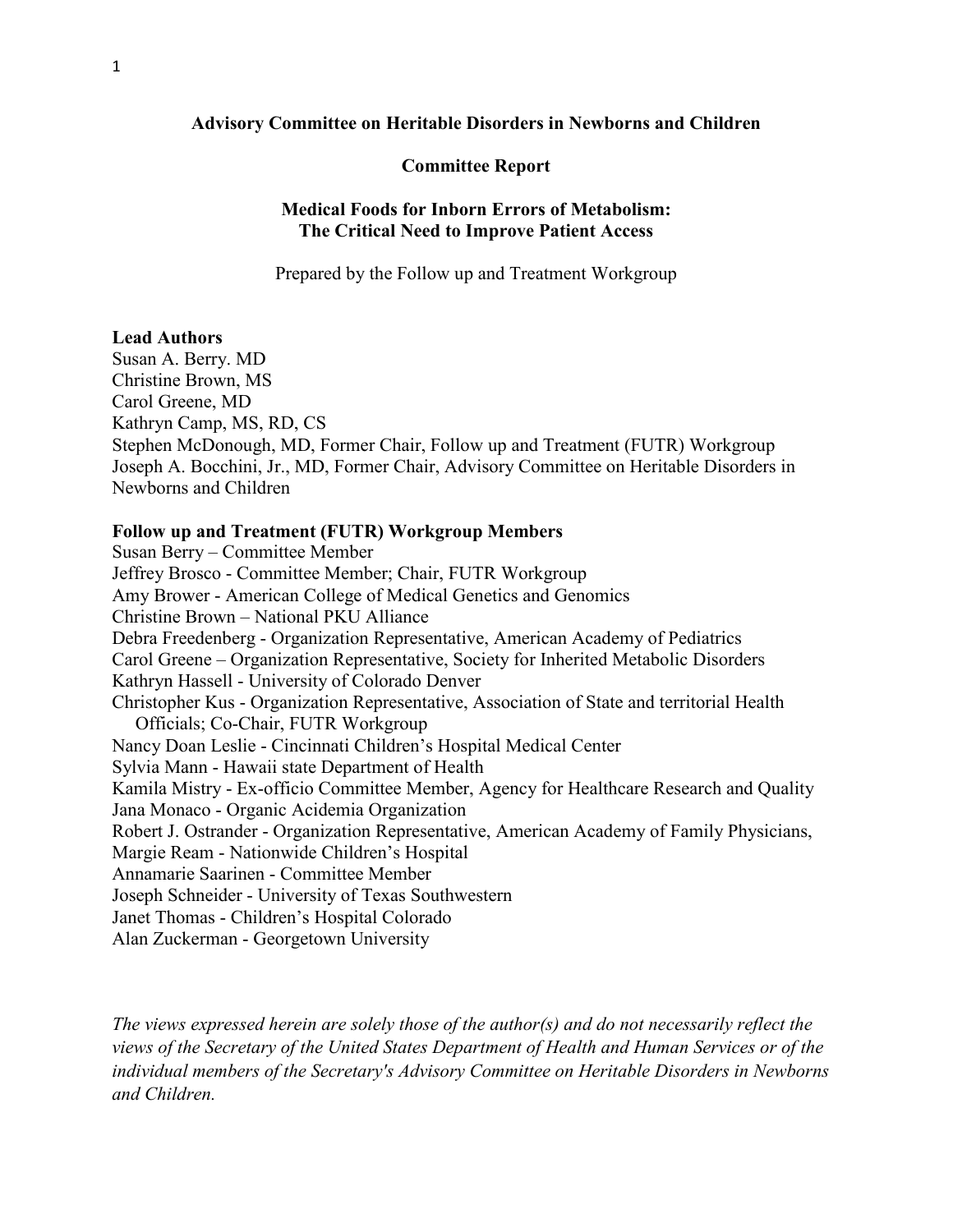# **Introduction**

Successful intervention for inborn errors of metabolism (IEM) is a triumph of modern medicine. The prevention of severe intellectual disability, otherwise typical in untreated phenylketonuria (PKU), by treatment with a phenylalanine-restricted diet which includes a specially developed formula with a protein source extremely low in or devoid of phenylalanine, led to development of newborn bloodspot screening in the 1960s as states initiated public health programs to improve outcomes for affected infants<sup>1</sup>. For more than 50 years in the United States, early dietary intervention has resulted in near-normal or normal development of individuals with PKU. The success of treatment for PKU led to advances in similar dietary interventions for other IEM and the commercial production of medical foods for IEM treatment. For many of these conditions, medical foods are the cornerstone of therapy and the only effective interventions preventing disability or death.

Prior to 1972, metabolic formulas for IEM were classified by the Food and Drug Administration (FDA) as drugs. They were subsequently removed from the drug category. This change was made to reduce obstacles so that the formula industry would be better able to innovate, change, and make available these essential medical interventions<sup>2</sup>. In 1988, the term "medical food" was defined in section 5(b) of the Orphan Drug Act (ODA) (21 U.S.C. 360ee (b)(3)) as:

"a food which is formulated to be consumed or administered enterally under the supervision of a physician and which is intended for the specific dietary management of a disease or condition for which distinctive nutritional requirements, based on recognized scientific principles, are established by medical evaluation."

By establishing this definition, the ODA recognized the importance of these products for medical management and began the process of regulating this category. In 2016, the FDA published its most recent guidance for industry, which further specified the conditions and products that fit the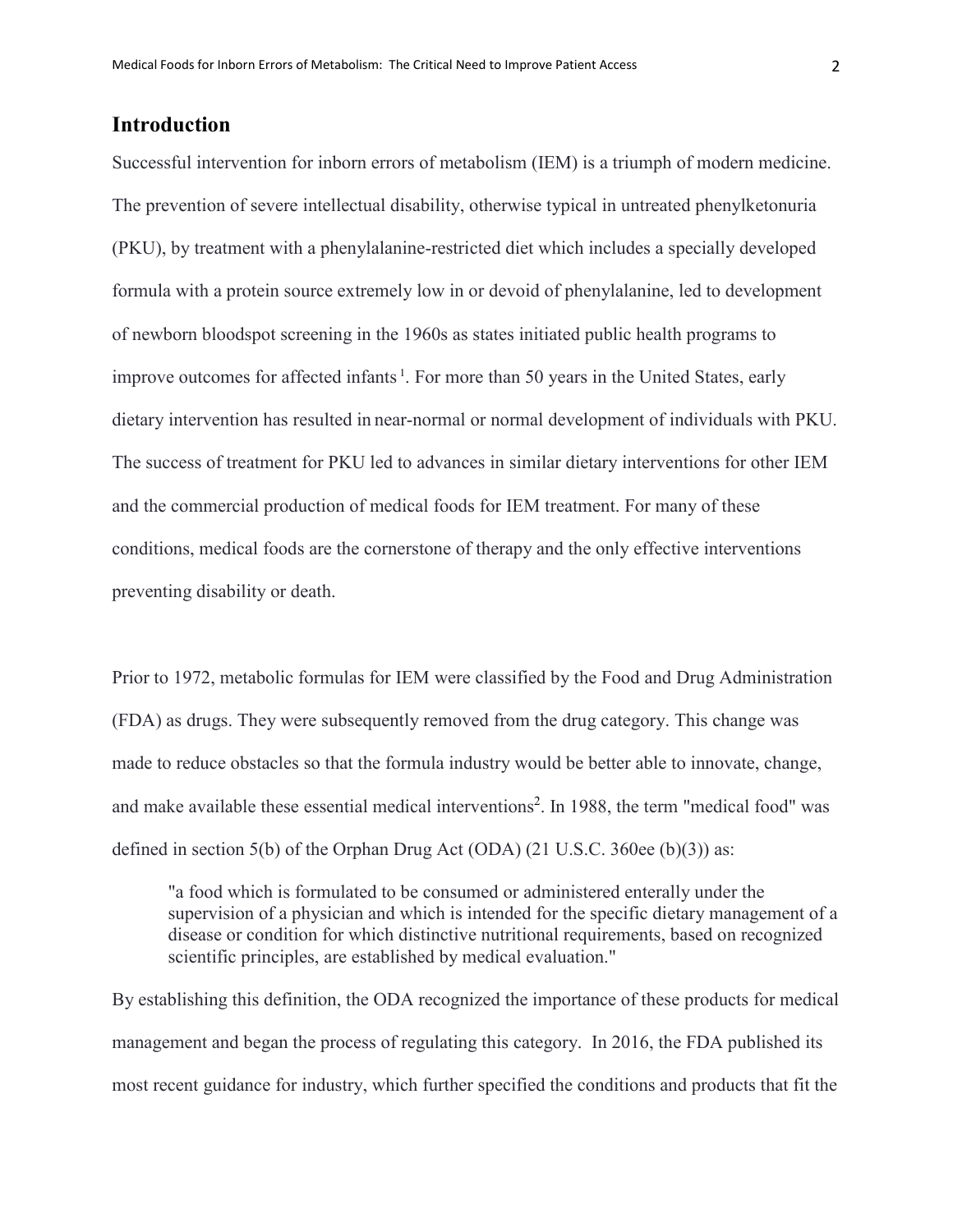ODA definition. The guidance specifically indicated that medical foods are specially formulated and processed (as opposed to naturally occurring) and designed for partial or exclusive feeding orally or by tube. Most notably, they are designed for patients with limited or impaired capacity to ingest, digest, absorb, or metabolize ordinary foods or nutrients *whereby dietary management cannot be achieved by modification of the normal diet alone* (emphasis added). They are to be used to manage the unique nutrient needs of a specific disease or condition determined by medical evaluation and are intended for a patient receiving active, ongoing medical supervision<sup>3</sup>. The community of providers and families had long hoped that the classification of products to be used in management of IEM as a defined entity, medical foods, would facilitate access, in part by improving insurance coverage.

*In the United States today, access to medical foods is not assured for many affected individuals despite their proven efficacy in the treatment of IEM, their universal use as the mainstay of IEM management, the endorsement of their use by professional medical organizations, and the obvious desire of families for effective care. Medical foods are not sufficiently covered by many health insurance plans in the U.S and, without insurance coverage, many families cannot afford their high cost.*

PKU, as the first screened condition, serves as a paradigm disorder to illustrate this remarkable inconsistency in access to medical food. Without access to medical food, individuals with PKU are forced to suffer the consequences of toxic elevations in phenylalanine and its metabolites in the blood and brain. These abnormal levels have developmental, behavioral, and mental health consequences that include difficulties in school, work, and relationships. Moreover, some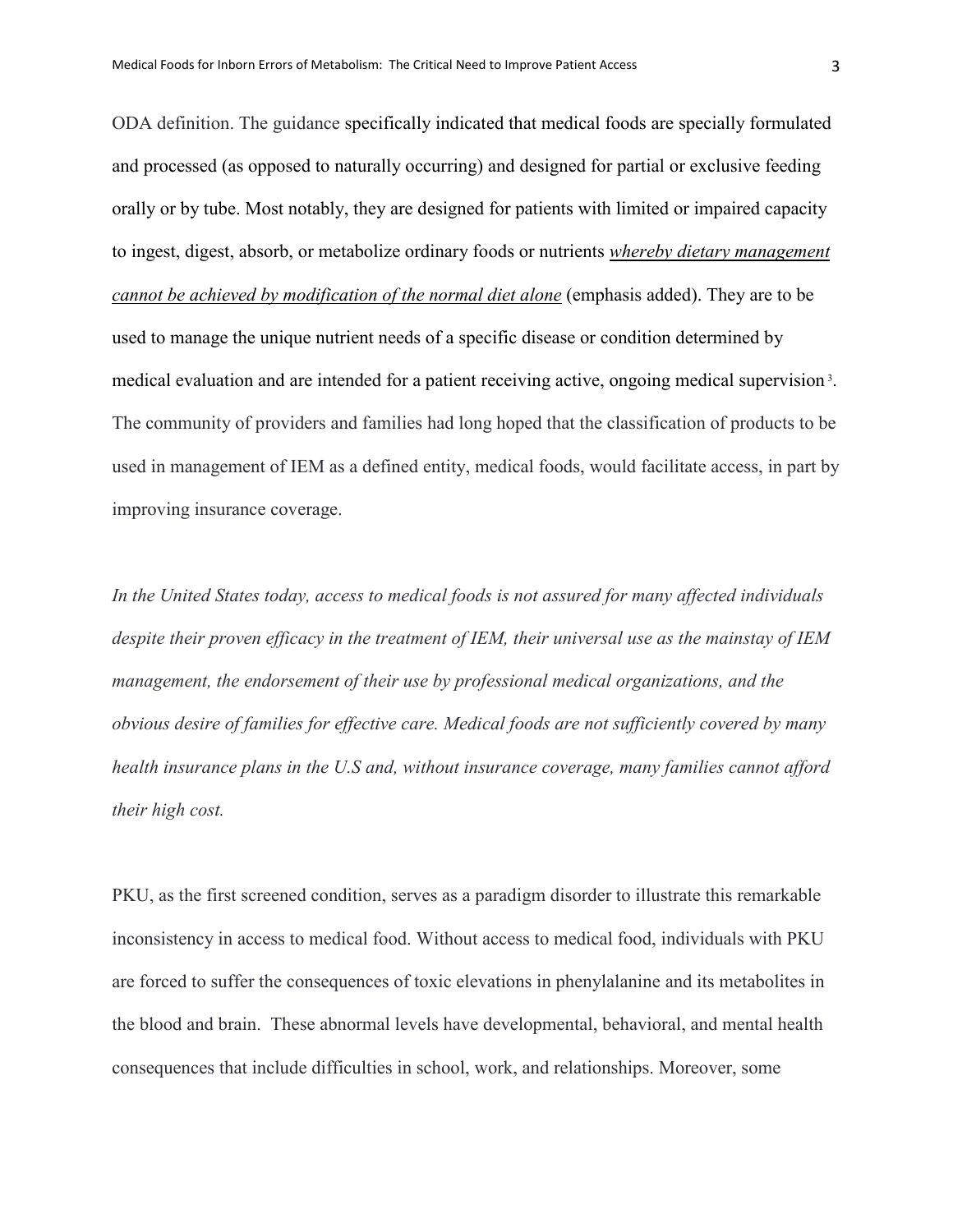affected individuals experience long-term neurologic damage related to failure to maintain dietary control4 . For individuals with other IEM, lack of access to medical foods leads to growth failure and even to metabolic crisis with permanent neurologic damage and death<sup>5</sup>.

Despite the proven outcome of these effective interventions, children and adults with PKU and other IEM often struggle to obtain insurance coverage for their essential treatment<sup>6</sup>. Thus, access to medical foods is not assured. Lack of insurance coverage is an even greater problem for adults affected with IEM. This review will outline the history of medical foods, define their medical necessity, discuss the barriers to access and reimbursement resulting from the regulatory status of medical foods, summarize previous efforts to improve access and offer approaches for resolution of these issues.

# **Medical Foods Are Essential Management Modalities for IEM, Including Many That are Identified by Newborn Screening**

# *National Mandate for Newborn Screening – relationship to medical foods:*

Newborn screening is a successful, preventative public health program<sup>7</sup>, an essential health benefit<sup>8</sup>, and an established medical practice<sup>9</sup> and the use of medical foods is necessary to achieve the benefits of newborn screening. The success of PKU newborn screening and subsequent treatment with dietary intervention using medical foods, prompted screening for other conditions amenable to intervention. Increasing variation in conditions screened from state to state occurred as states expanded newborn screening panels. Some states added many new conditions to their NBS programs; other states did not. This, along with other factors such as the development of new screening methodologies, led to calls for an evidence-based Recommended Uniform Screening Panel (RUSP) to provide guidance to state newborn screening programs on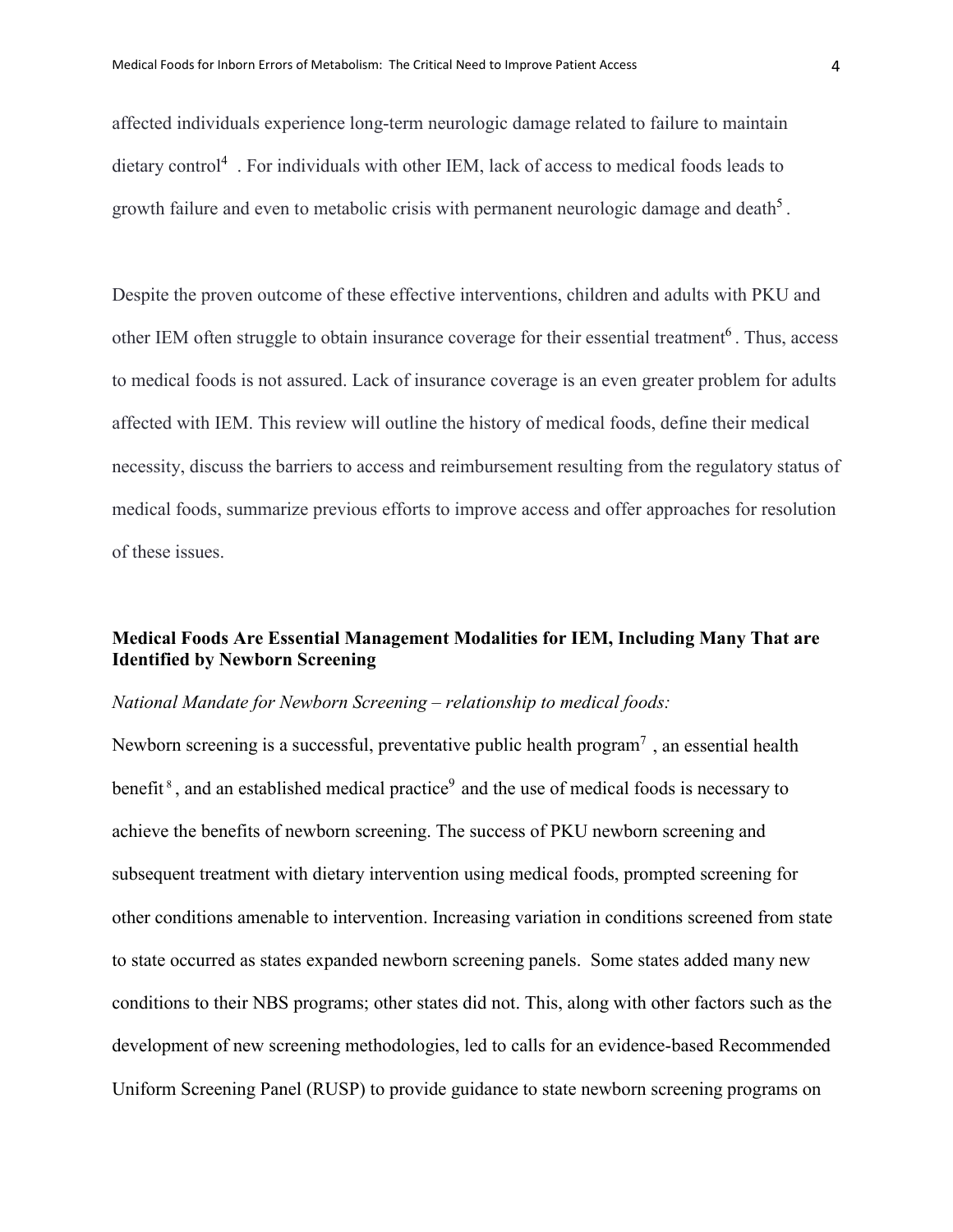conditions for which screening should be done. In developing the RUSP, many of the conditions on the initial panel were included based on the utility of intervention with medical foods and/or amino acids, vitamins, or cofactors. An essential criteria for inclusion of a condition is the availability of an effective treatment<sup>9</sup>. As such, the use of medical foods is necessary to achieve the benefits of newborn screening. Sixteen of the core conditions recommended for screening employ medical foods as their primary intervention for successful treatment<sup>5</sup>. In addition to the conditions on the RUSP, there are other similar IEM for which no newborn screening test is currently available (for example, ornithine transcarbamylase deficiency) but where essential interventions require medical foods. For these conditions, treatment is initiated after clinical diagnosis.

*What is an inborn error of metabolism? And why are some treated with medical foods?* Metabolism is the term used for the biochemical activity of cells, including the building and the recycling of molecules (called "metabolites") that are important for cell function. Metabolites include amino acids (the building blocks of protein), fats, and sugars that are ingested as well as those compounds made by the human body. IEM are genetic conditions and are present from the moment of conception; they are permanent. Each IEM is due to a genetic change that causes a decrease in the activity of one or more enzymes that control biochemical pathways. The function of an enzyme is to convert one molecule (called the "substrate") into a different molecule (called the "product"). Decrease in enzyme activity causes a slowing or a block in a biochemical pathway; as a result, the levels of the substrate become too high and the pathway does not make enough of the product. These abnormal levels then cause problems with health, growth and development, according to the function of each molecule.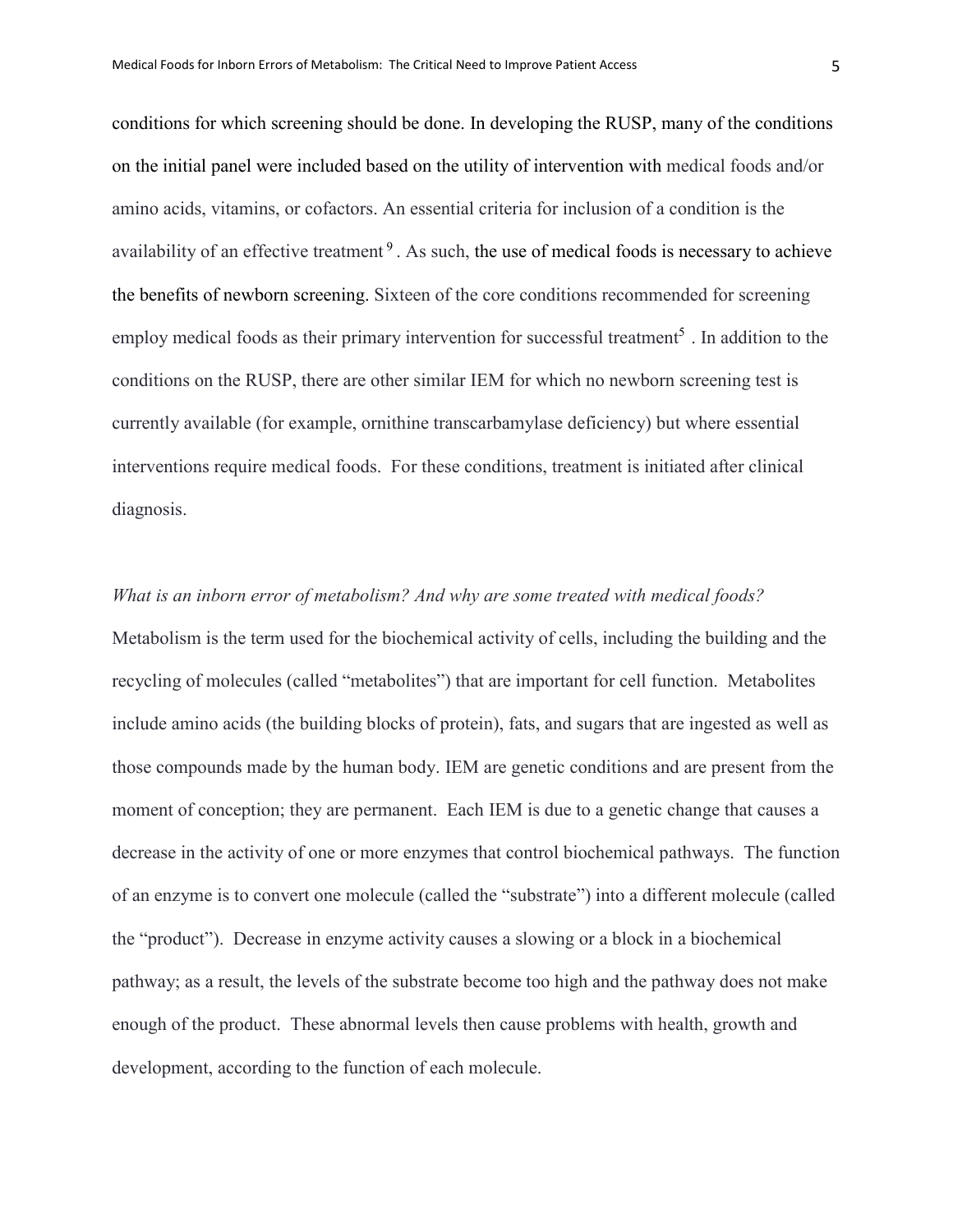In some conditions, elevated levels of the substrate act as a toxin or poison, and can cause a "metabolic crisis" that can be fatal, or can cause slowly developing chronic damage that can lead to permanent neurologic or other health damage or death. In other conditions, the critical problem is the lack of a product, either because it is important for energy, or as a building block for cells, or for some critical function like transmission of brain signals; this also can lead to acute collapse, chronic damage, or death.

Treatment for most IEM is aimed at either returning the altered metabolite levels to normal or ameliorating the adverse effects of those altered levels. When the IEM involves a metabolite that is found in the diet, then it may be possible to treat the IEM by medical management of the diet. The medical diet for IEM is altered either to limit the intake of the nutrient that cannot be tolerated, and/or to assure adequate supply of the nutrient that is needed. In some IEM, the treatment can be accomplished using combinations of regular foods. However, for other IEM, especially for those that involve metabolism of amino acids, it is not possible to create a lifesustaining diet with regular foods alone. This is because regular foods contain amounts of specific amino acids, depending on the condition, that while tolerated in people without an IEM, would not be tolerated by a person with an IEM. In those conditions, the only possible means to prevent damage from the IEM and sustain life is to use combinations of modified or artificial food. For example, for treatment of PKU, it is necessary to provide the majority of the protein in the diet from a medical food that has been modified so that it contains no phenylalanine but contains all of the other necessary amino acids. In addition to having medical foods specific for each condition, it is necessary to have manufactured medical foods made to be appropriate for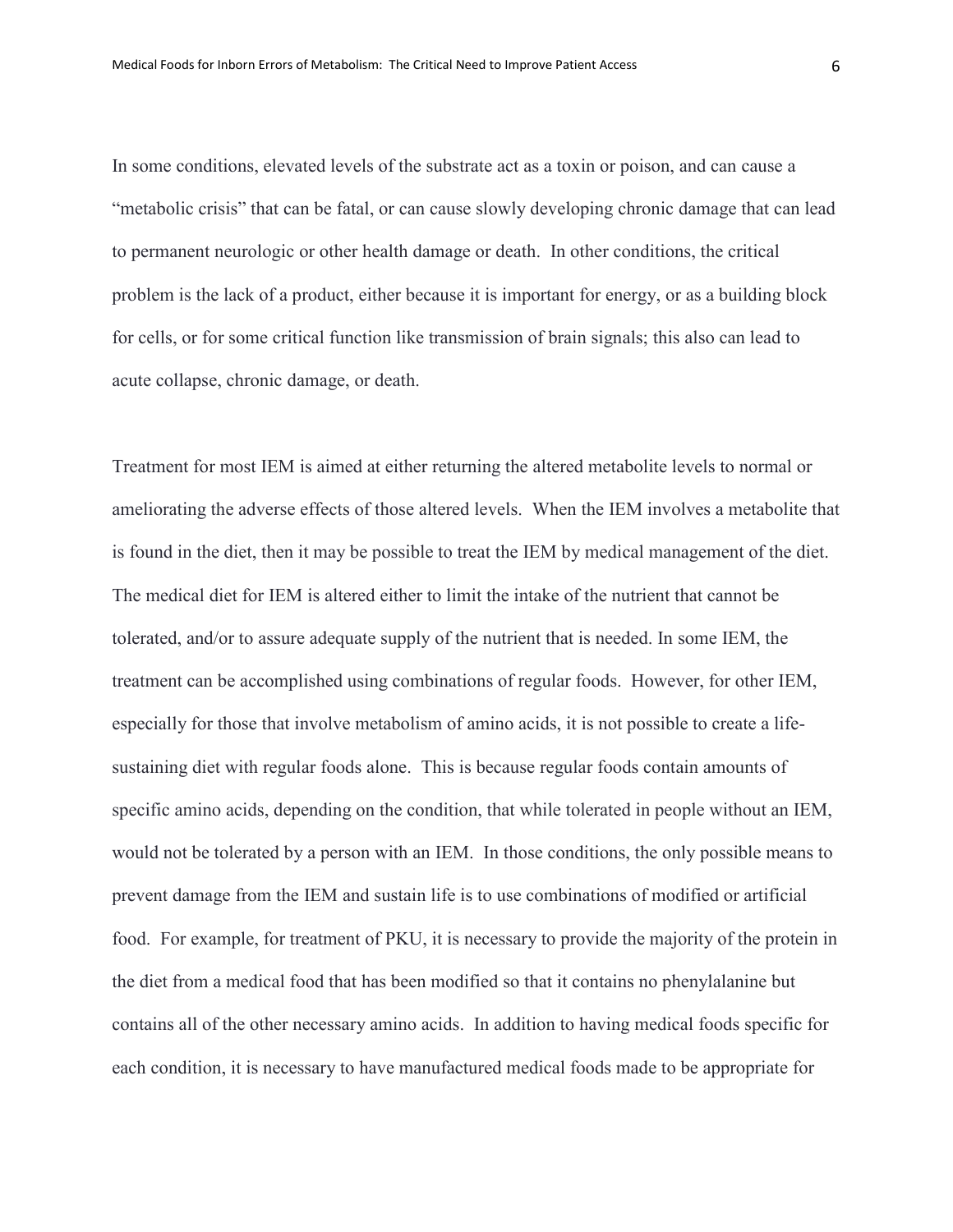use in various stages of life, because newborns, infants, children, and adults have different needs for various nutrients.

# *How do medical foods differ from regular foods and why is a health care team necessary for their safe use?*

Medical foods are not only designed to be specific for condition and age of the affected person, they are dangerous if used incorrectly. The nutrients that are not properly tolerated by the affected individual are nevertheless essential for survival. For example, although the individual with PKU does not metabolize phenylalanine properly, some phenylalanine is necessary in the diet of the affected individual<sup>10</sup>. This is because phenylalanine is an "essential amino acid", not made by the human body, and it is required for building proteins, making neurotransmitters, thyroid hormone, and skin pigment. Too much phenylalanine in the diet of an individual with PKU leads to developmental, behavioral, and mental health problems, but too little phenylalanine leads to skin rashes, growth failure, and death. The medical food that lacks the offending nutrient must therefore be used in combination with measured, limited amounts of foods that contain the essential nutrient. Each medical food is carefully designed to contain a balance of essential and non-essential nutrients and is provided in specific amounts to support the health (and in childhood, the growth and development) of the affected individual. Periodic blood testing is used to monitor whether intake of the offending nutrient, e.g., phenylalanine in PKU, is optimal. Using a combination of diet histories, physical evaluation and blood measurements, the dietitian working on the health care team with the physician determines the appropriate diet for the next period of time; the prescription includes specific amounts of the medical food and specific amounts of regular foods. These diets must be very carefully planned as either too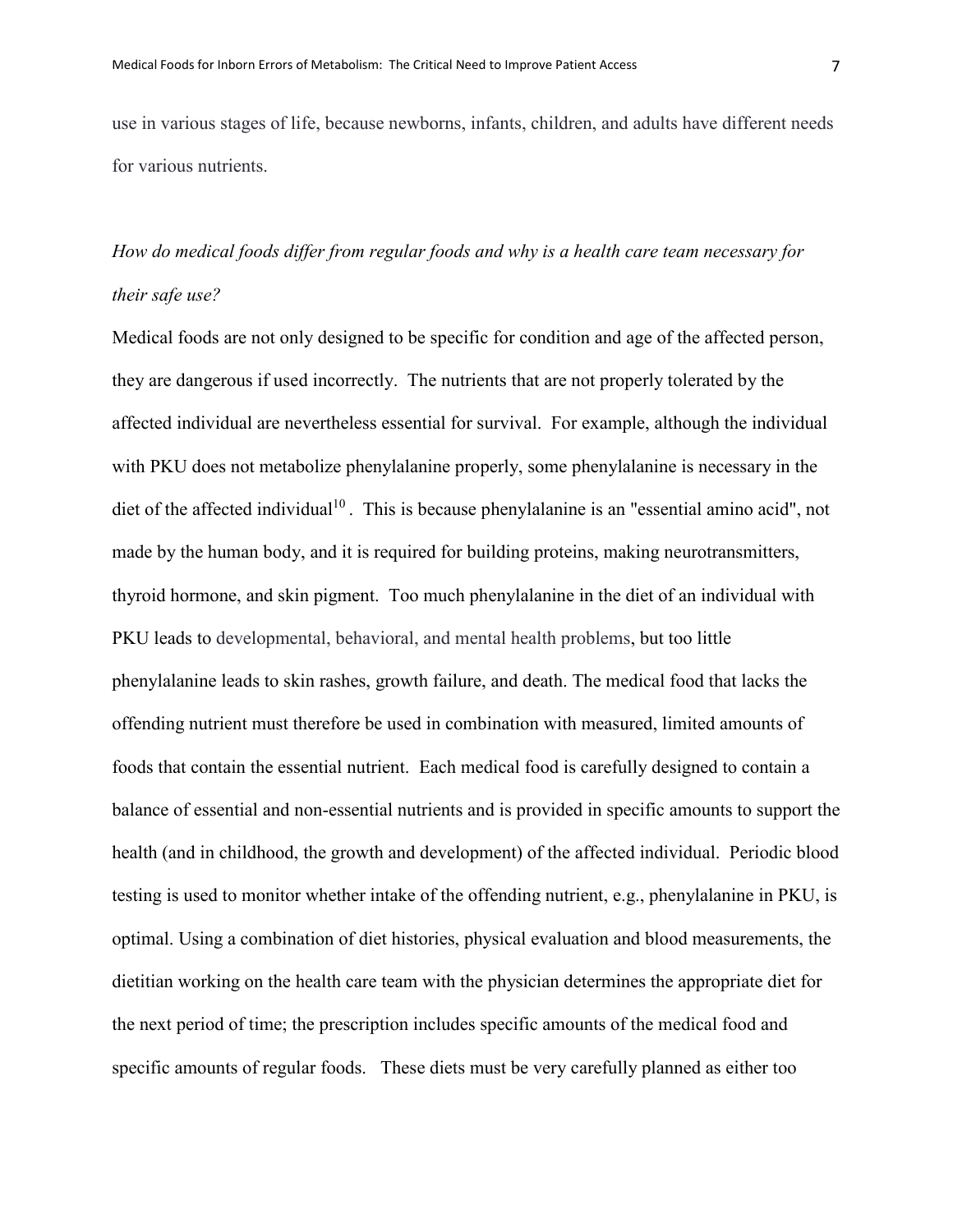much or too little of the medical food and/or regular foods cause problems for the individual with IEM. In addition, use of medical foods by a person who does not have the IEM for which the medical food is designed to manage leads to nutritional deficiencies with consequences that can include death.

# *What are the consequences of failing to use medical foods in treatment of IEM?*

Failure to initiate treatment with required medical foods results in significant morbidity and in some conditions, mortality. For example, individuals with untreated PKU suffer significant cognitive impairment, autistic-like features, and adult-onset psychosis  $^{11}$ . Because high phenylalanine levels significantly impair fetal brain and heart development, pregnant women with untreated PKU will most likely bear children with maternal PKU syndrome, a condition that includes intellectual disability, small head size and heart defects. Maternal PKU syndrome is prevented if the fetus is not exposed to excessive phenylalanine during gestation <sup>12</sup>. Individuals with untreated homocystinuria suffer cognitive impairment, lens dislocation, skeletal deformities, and increased risk for stroke and heart attack 13. Individuals with untreated very long chain acyl-CoA dehydrogenase deficiency may suffer hypoketotic hypoglycemia leading to death or severe impairment and may have cardiomy opathy or growth failure  $14$ . Each condition could be characterized similarly; they were included in the RUSP because of clear evidence that treatment, typically related to use of medical foods, improved outcomes.

Because all the screened conditions included on the RUSP amenable to intervention with medical foods are genetic disorders, they are permanent. While the likelihood for severe metabolic decompensation varies through the lifespan, and with each individual condition,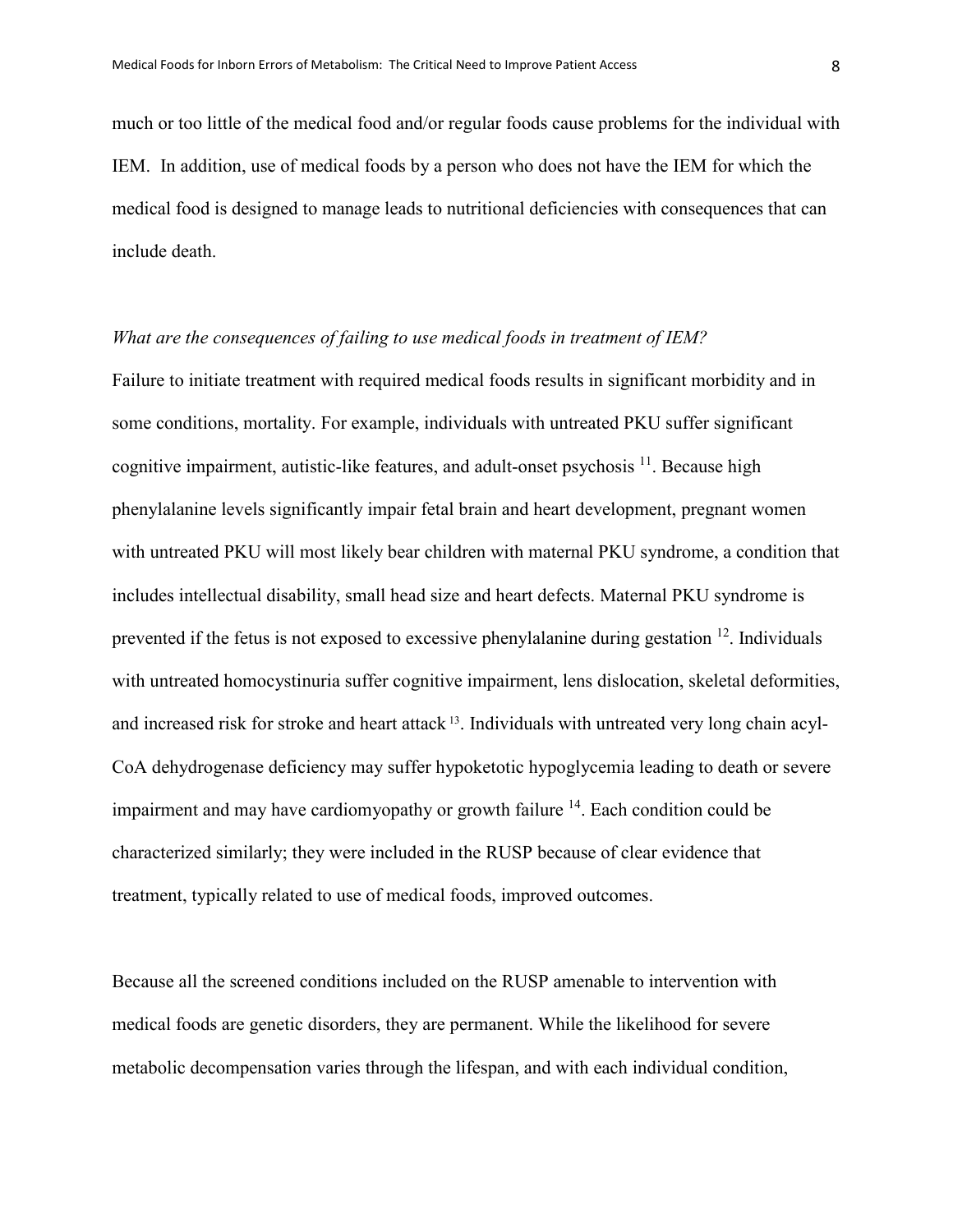optimal outcome requires lifelong treatment. For example, The American College of Medical Genetics and Genomics (ACMG) recently published guidelines for PKU strongly endorsing lifelong treatment, citing later onset complications of treatment discontinuation <sup>15</sup>. Genetic Metabolic Dietitians International (GMDI) published evidence-based guidelines for nutritional management for PKU for affected persons of all ages reinforcing these concerns and defining how treatment should be performed <sup>16</sup>. Despite this knowledge and these recommendations, it is estimated that more than half of adults with PKU are not being followed and are likely untreated.

Poor outcomes for affected individuals can result from failure to use medical foods at all, but also result from insufficient treatment with medical foods, as is seen when a family can afford only part of the prescribed medical food. The costs (including but not limited to cost in dollars) to individual, family and society include:

- Cost of caring for an individual with IEM who has intellectual disability that could have been prevented by appropriate treatment<sup>18</sup>
- Birth defects and intellectual disability in the offspring of a woman with PKU who was not treated before pregnancy<sup>12</sup>
- Loss of life, either because of metabolic crisis or because of consequences of inadequately treated IEM
- Development of incapacitating problems in adults who were treated as children and lost access to medical food as adults. For example, this would include strokes in individuals with homocystinuria and neurologic and mental health problems in individuals with PKU, with increases in failures in school, work, and relationships for those who were previously successful.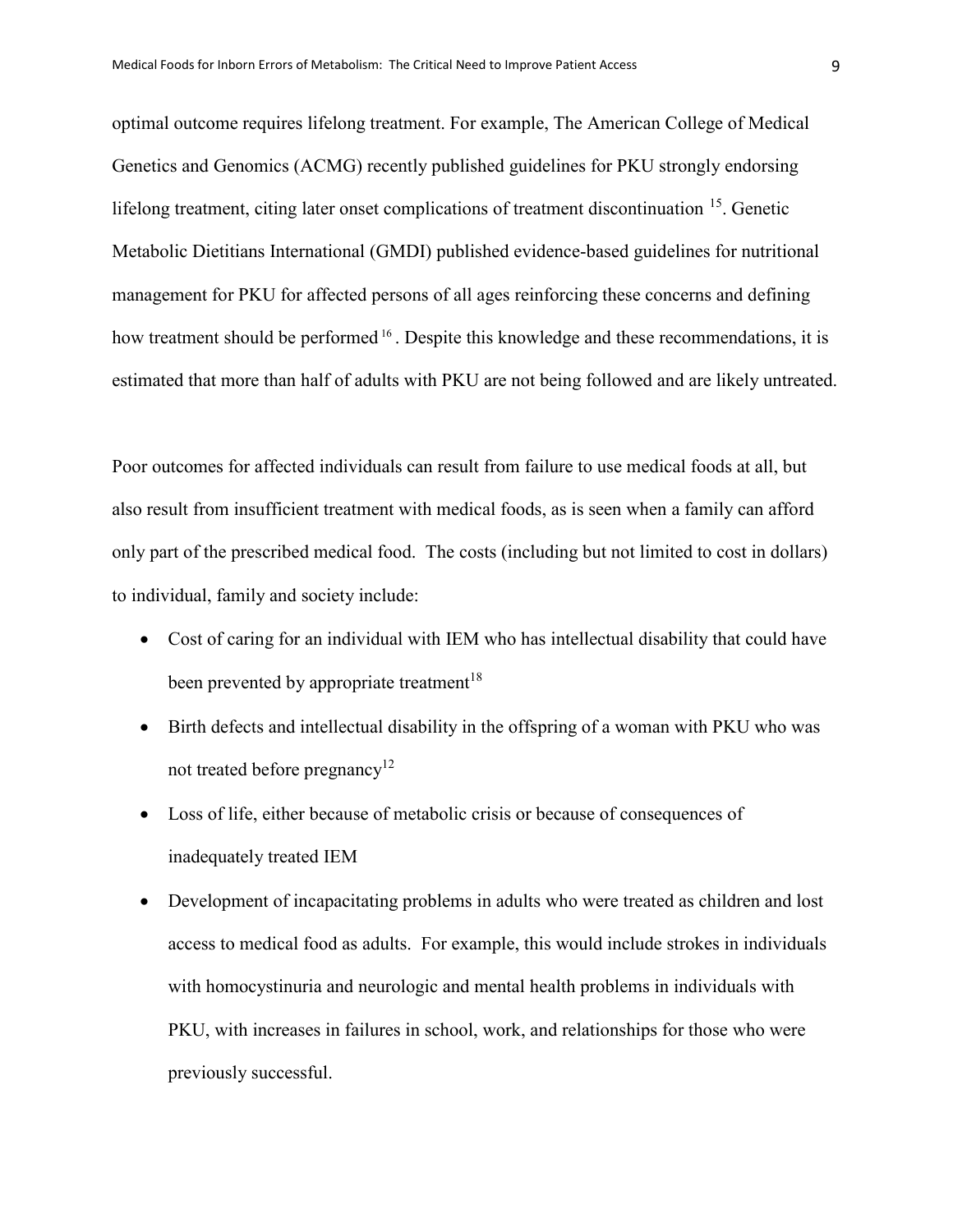## *How many persons are impacted by a need for medical foods?*

All of the conditions included on the RUSP are rare, based on the definition provided in the 1983 Orphan Drug Act, meeting the criterion of occurring in less than 200,000 Americans. Therrell, *et al.* summarized data regarding positive cases identified by newborn screening from 10 years of reporting from the National Newborn Screening Information System (2001-2011). This information was provided voluntarily by states and represents a minimal estimate of the numbers of individuals affected. These data did not include individuals requiring medical food who were diagnosed by means other than the newborn screen. Considering only the sixteen core RUSP conditions requiring medical foods, this report indicates that 4,822 individuals affected with a core RUSP condition were identified over that 10-year period<sup>5</sup>.

#### **What are today's medical foods?**

The nature of medical foods has evolved remarkably through the years. Beginning with a single product for the treatment of PKU, currently there are many types of products available for most IEM that respond to nutritional interventions. When dietary intervention was first developed a half century ago, diets for individuals with IEM were inherently monotonous, unappealing, and unlike anything approaching a normal diet. Over the years, companies that manufacturer medical foods have gone to great lengths to improve nutrient composition, taste, palatability, and appearance to maximize nutritional status and patient compliance to these difficult dietary regimens. Additional manufacturers have entered the marketplace and a variety of products for a much wider range of IEM is now available. These products come in multiple forms and are designed to provide age-appropriate options for patients, including condition-specific infant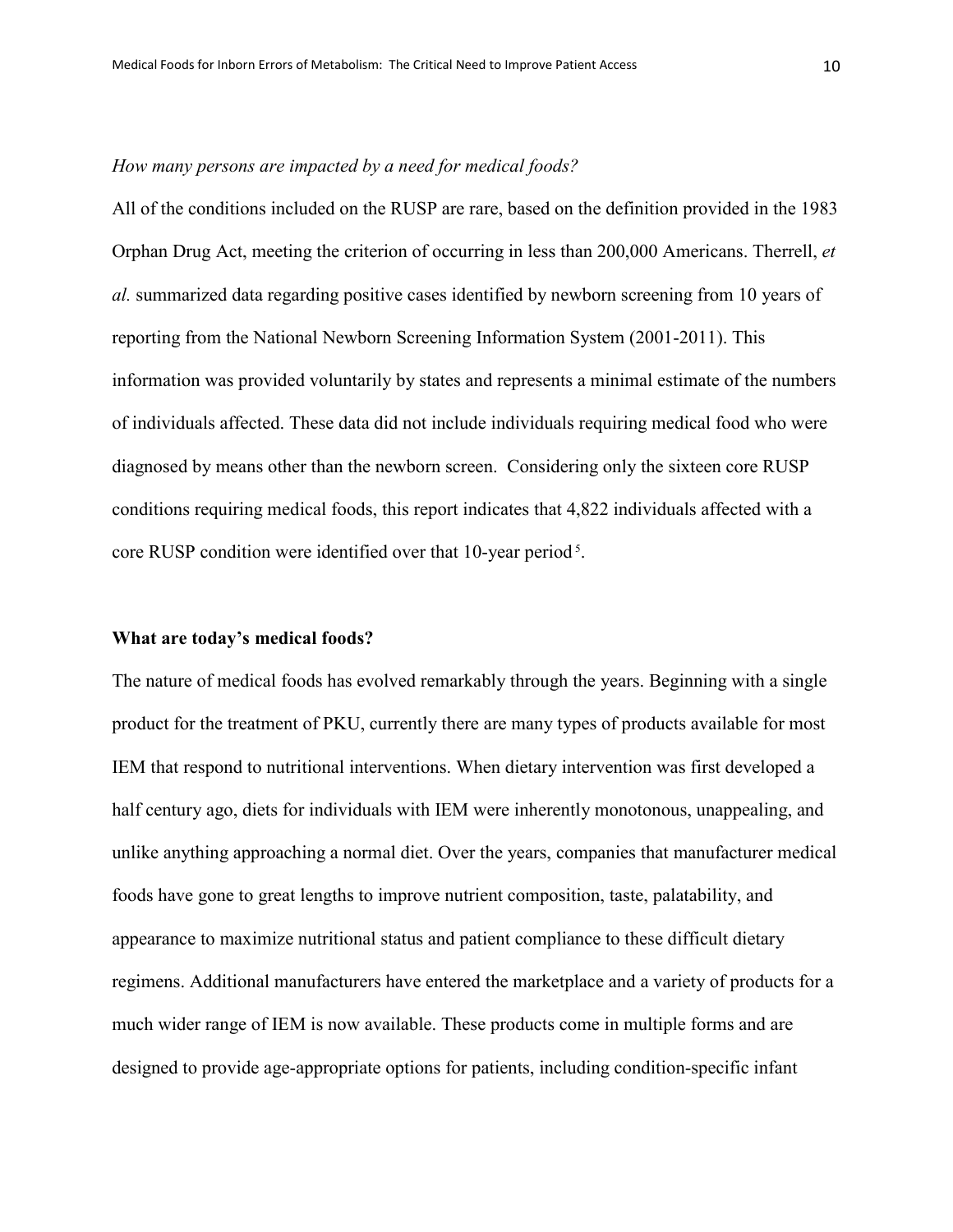formulas. Medical food products fall into three general categories: products in powder form or ready to drink that are devoid of the offending nutrient but are otherwise nutritionally complete; modular products that are not nutritionally complete but serve to provide a component of the diet devoid of the offending nutrient, such as amino acid mixtures, low volume products, and tablets; and foods modified to be low in protein, such as baked goods, pasta, and meat and cheese substitutes that provide needed calories and satiety.

## **History of Medical Food Statutes**

The first commercial formula for management of an IEM was Lofenalac™, produced in 1958 for the treatment of PKU 19. The availability of this product revolutionized management of the condition. After it was shown that early intervention prevented intellectual disability caused by PKU, and that a population-based test was feasible, newborn screening was initiated <sup>20,21</sup>. Initially, Lofenalac™ and other products that followed were regulated as drugs by the FDA. In 1972, these products were moved from categorization as drugs to the category of "foods for special dietary use" (FSDU). While this facilitated the expansion of types and availability of medical foods, allowing a less-expensive development process and thus improving access, an unintended consequence was that because medical foods were no longer regulated as drugs, a "loophole" emerged regarding coverage for payment, however well-intended the decision was.

In 1988, the Orphan Drug Amendments (U.S. Congress, Orphan Drug Amendments of  $1988$ )<sup>22</sup> included a formal definition (see above) for medical foods. They were characterized as:

- a food which is formulated to be consumed or administered enterally
- under the supervision of a physician and
- which is intended for the specific dietary management of a disease or condition for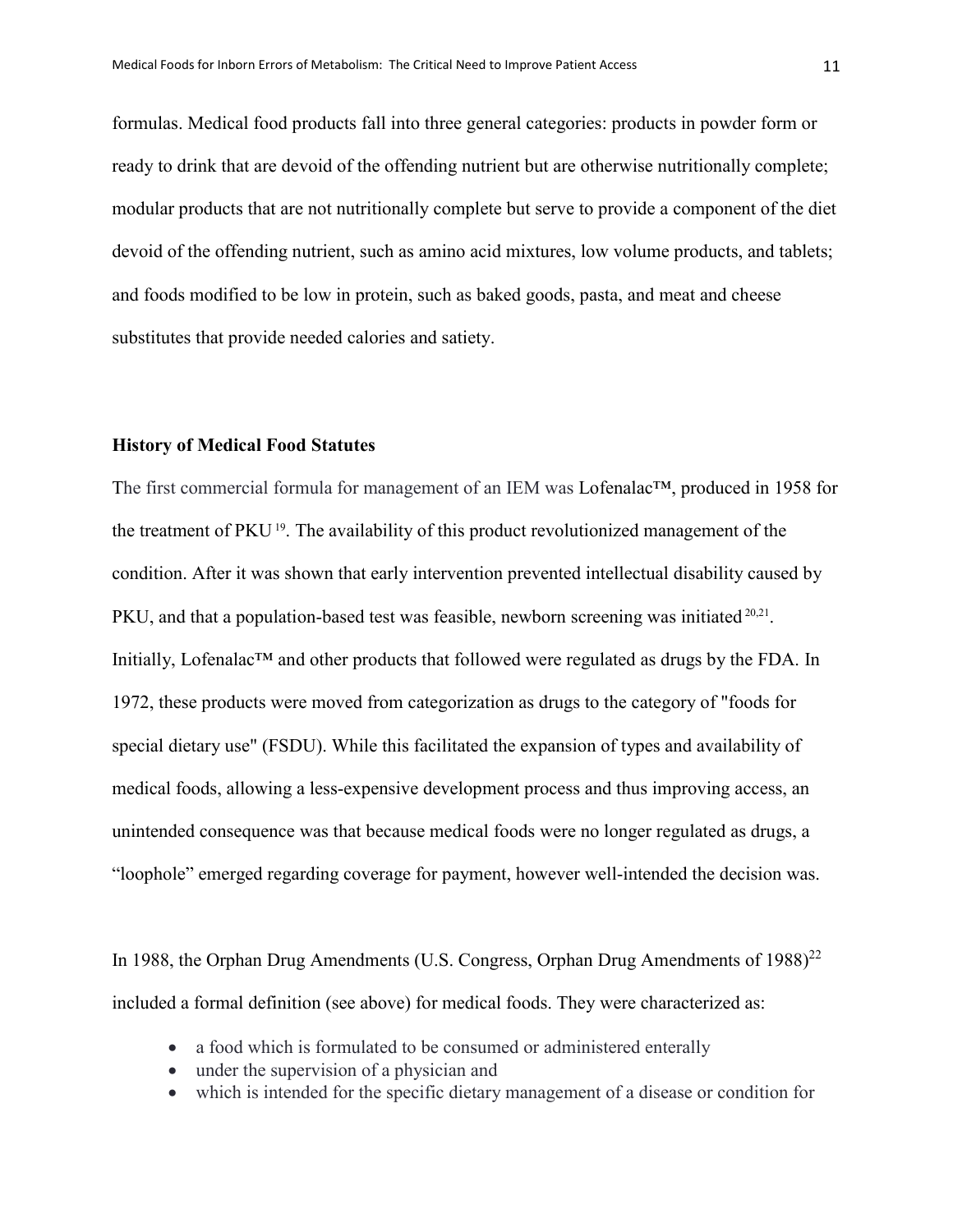which distinctive nutritional requirements, based on recognized scientific principles, are established by medical evaluation.

While this definition served to identify aspects of "medical foods," ambiguity remained. Ultimately, this includes a potential for misunderstanding which conditions can be included under the rubric of "disease or condition for which distinctive nutritional requirements," opening the door for confusing the very specialized medical foods required for treatment of IEM with nutrition-based dietary treatments for conditions managed by modification of a normal diet or by the avoidance of specific components. Therefore, in 2016, the FDA clarified its thinking regarding the definition of medical foods in their Guidance for Industry<sup>3</sup> specifying their special formulation, emphasizing the requirement that they are to be used when dietary management cannot be achieved by modification of the normal diet alone, and that they are to be used to manage specific conditions under medical supervision. Clarification of the definition did not resolve all the issues with access to medical foods. Because medical foods are regulated under FDA statutes as foods, not drugs, there is an inherent conflict in their status. Foods are typically not used in the "diagnosis, cure, mitigation, treatment, or prevention of disease." These functions are the purview of *drugs* in our regulatory environment. However, while medical foods are administered with the purpose of providing nutrition and are not drugs, medical foods, like drugs, are specifically prepared products used under medical supervision for management of specific diseases.

## **How do the statutes currently define medical foods and how are they regulated?**

Medical foods were distinguished from the category of foods for special dietary use in the regulations because they are intended for the specific dietary management of a disease or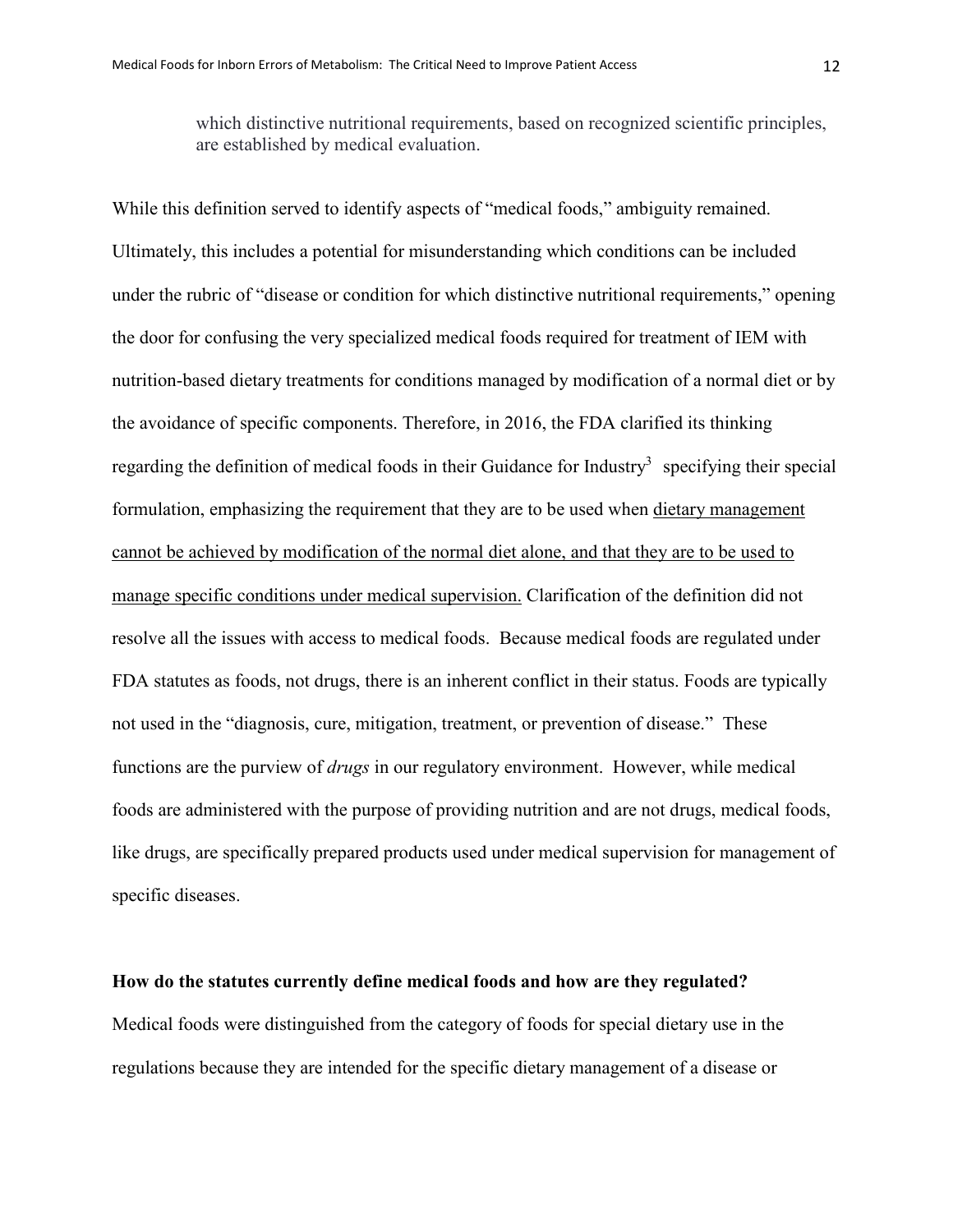condition to meet the critical and distinctive nutritional requirements for that condition (56 FR 60366 at 60377, November 27, 1991 $^{23}$ ). Additional clarification from the FDA came with Guidance for Industry released in 2016<sup>3</sup>. This guidance indicated that medical foods are specially formulated and processed for partial or exclusive feeding orally or by tube, designed for patients with limited or impaired capacity to ingest, digest, absorb, or metabolize ordinary foods or nutrients whereby dietary management cannot be achieved by modification of the normal diet alone, and are to be used to manage the unique nutrient needs of a specific disease or condition determined by medical evaluation. They are required to be used for a patient receiving active, ongoing medical supervision and must be specially formulated for a patient who is seriously ill or who requires the product as a major treatment modality. These features do not pertain to all foods fed to sick patients. Examples of conditions for which the regulatory category of medical food would not apply include pregnancy, which is not a disease, and chronic conditions such as diabetes and celiac disease, because these conditions can be managed with modification of a normal diet without the use of specially-prepared licensed commercial products.

The Federal, Drug, and Cosmetic Act and the Fair Packaging and Labeling Act exempted medical food products from nutrition labeling, health claims, and nutrient content claims requirements. Ingredients must be approved food additives for the intended use or, if not, are Generally Recognized as Safe (GRAS), or have an exemption for investigational use. Medical foods do not require premarket review or FDA approval but manufacturers must be registered with the FDA, must comply with certified good manufacturing processes (cGMP), and are inspected every two years. The FDA does not maintain a list of specific medical food products.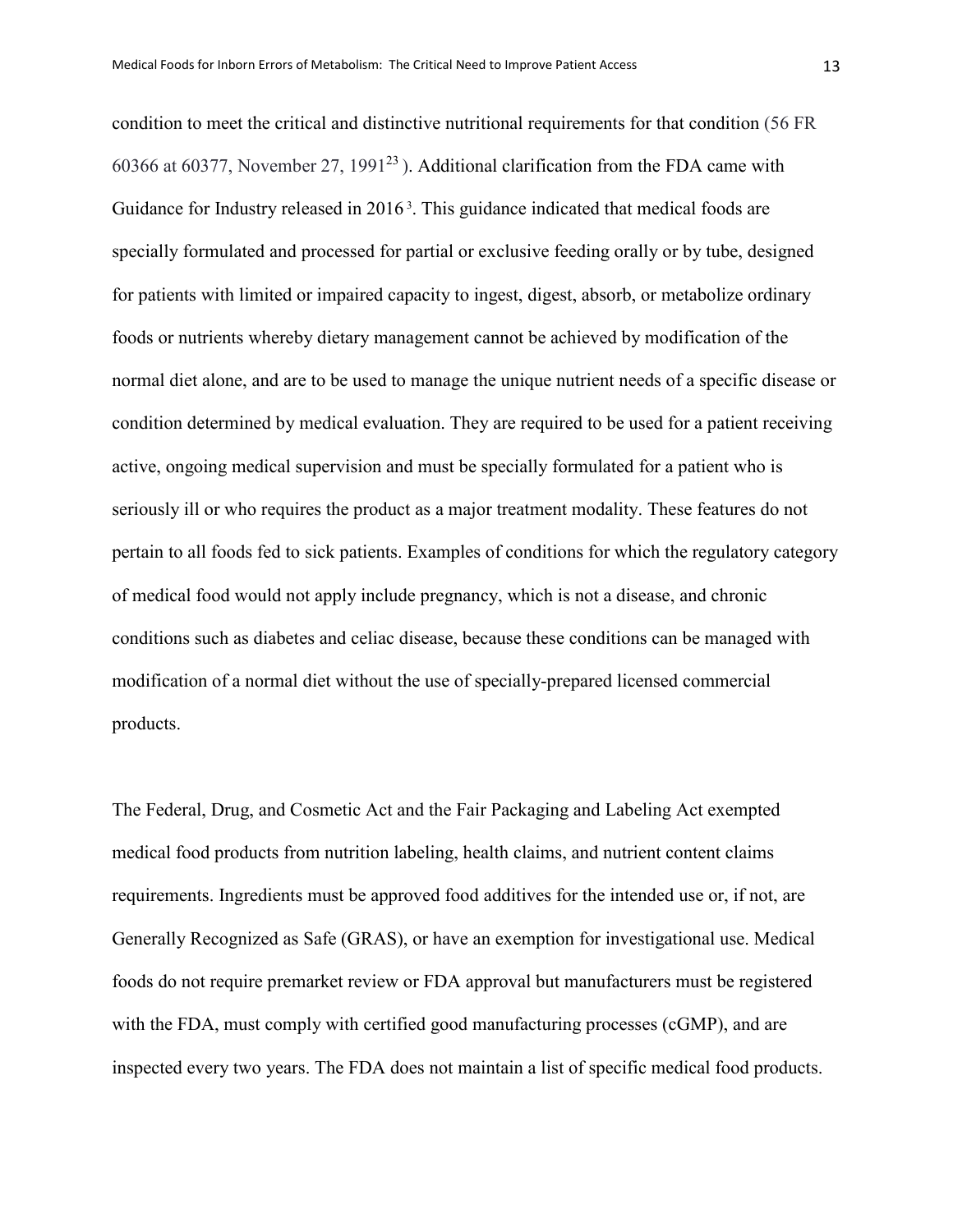Medical foods intended for use by infants are regulated as infant formula. They are categorized as "exempt" but must meet the same regulatory requirements as standard infant formulas except that they are not required to contain the offending nutrient the absence of which creates the medical foods' effectiveness as a management modality for the respective IEM. These formulas have strict labeling requirements and new products require a 90-day premarket notification to FDA. Unlike medical foods developed for individuals over one year of age, manufacturers who make medical foods for infants are inspected annually.

The 2016 FDA Guidance also described what does not apply to medical foods. They are specifically not prescription drugs, they do not have NDC (National Drug Code) codes and they do not require a prescription. This clarification specifically identified IEM as conditions that a medical food could be used to manage. It was further specified that medical foods could not be marketed for diseases and conditions in which a normal diet could be modified to adequately manage the dietary needs.

# **How do patients access medical foods and who pays for them?**

There is no uniform strategy for supplying medical foods to patients. Because medical foods are regulated as foods not drugs, they may be referred to as "over the counter"; however, in most cases, authorization is required by the pharmacy, company or organization dispensing the product to demonstrate supervision by a medical provider. In some cases, medical foods are dispensed in programs administered by states and are provided as part of their service infrastructure. This is undertaken either by a state directly or by metabolic clinics as part of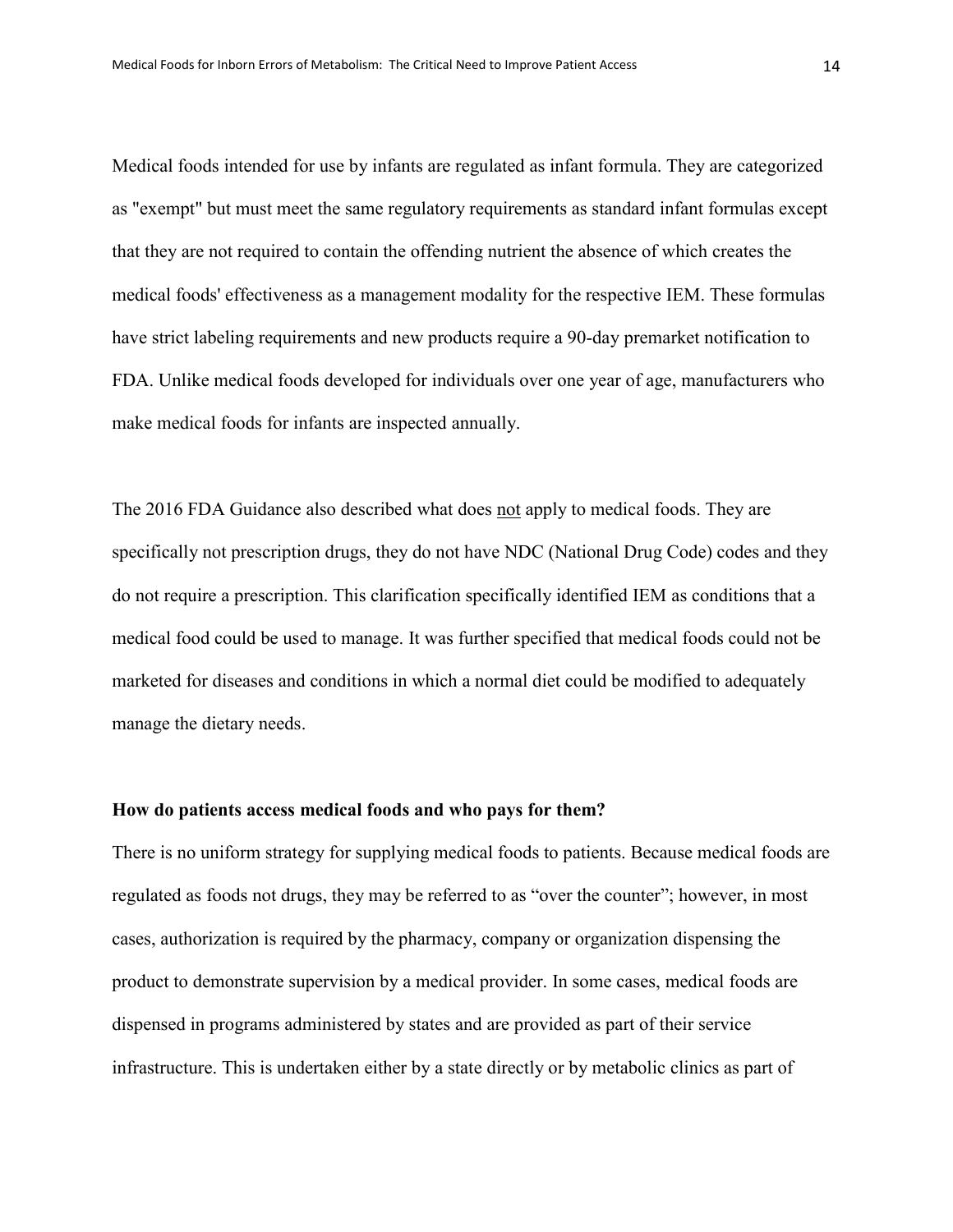arrangements with the state. Families may receive their medical foods from pharmacies, hospitals, health departments, medical supply companies, or medical food companies. Payment for medical foods may occur through programs administered by states (Medicaid, the Children's Health Insurance Program, the Special Supplemental Nutrition Program for Women, Infants, and Children). Coverage of medical foods can also occur using military health benefits by dependents of active duty service members and retirees. Coverage by private insurance is variable. Most medical food companies provide a small supply for newly diagnosed patients and provide some formula for pregnancies in affected women but this practice must be viewed as a bridge until coverage from other sources can be obtained<sup>4</sup>. Many families purchase medical foods out-of-pocket<sup>6</sup>. The source of supply and coverage is thus highly variable and dependent on the age of the patient, gender, the IEM they have, where they live, and what health benefits they have.

As of 2016, 35 states had passed legislative mandates for state or private payer coverage of medical foods <sup>24</sup> . Such coverage, mandated on a state-by-state basis, does not apply to those who are self-insured or where state law was not applicable (e.g., Federal plans). In addition, there is wide variability in coverage from state to state. The IEM community hoped that the Affordable Care Act (ACA) might lead to improvement in access to medical foods, but the ACA did not specifically address medical foods; medical foods were not included as an essential health benefit although newborn screening itself is a covered benefit without co-pay for families. In 2016, the Catalyst Center, a national center for health insurance and financing for children and youth with special health care needs, prepared an update summarizing state statutes and regulations on dietary treatment of disorders identified through newborn screening. In this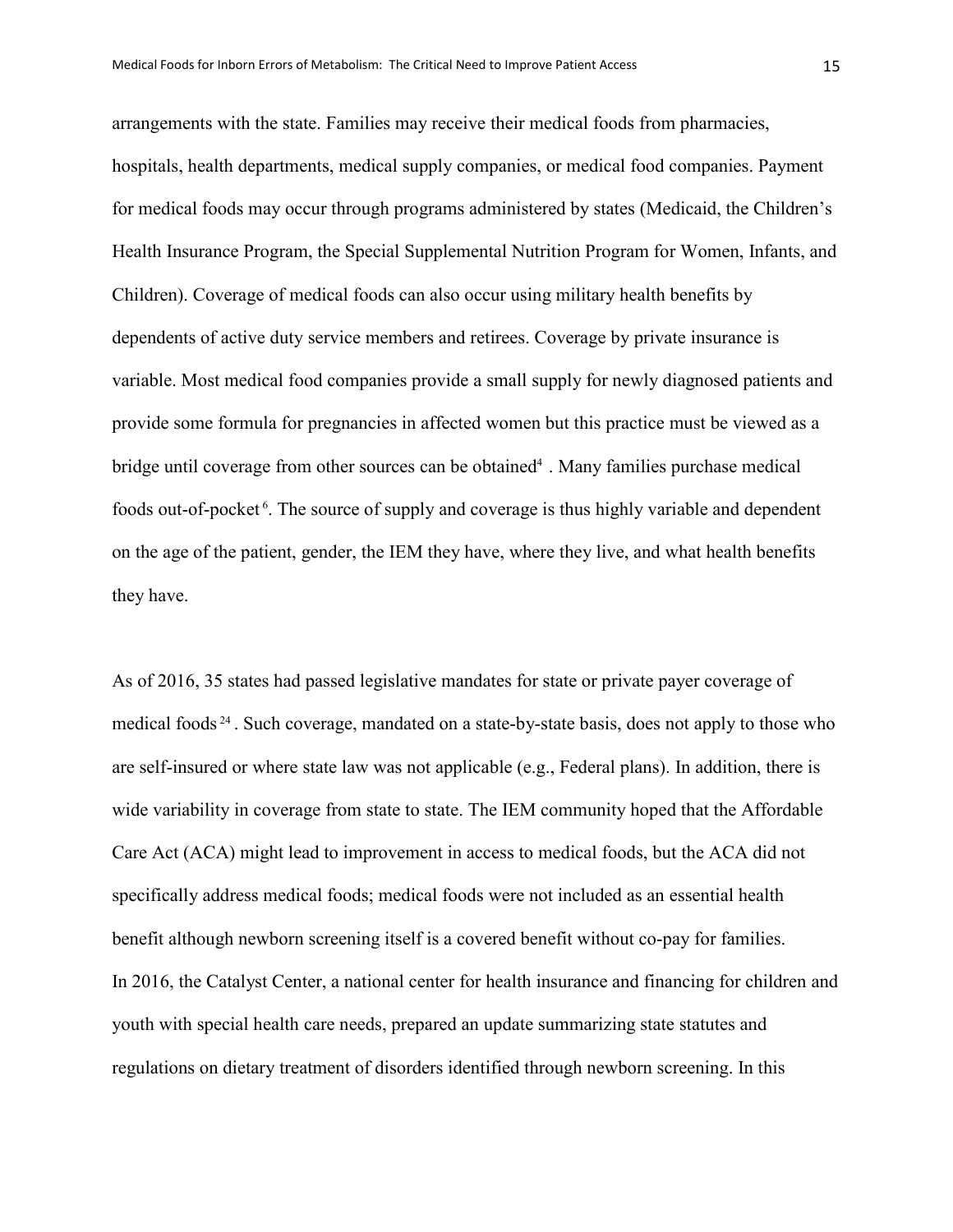detailed assessment of current state-specific information, the Center found extensive state-tostate differences in diagnoses covered, types of medical foods provided, route of administration, age eligibility and benefit limits, and mandates for private insurance coverage resulting in major gaps for coverage and significant differences based on the state of residence <sup>24</sup> . Coverage was highly dependent on the state in which the individual resided. They found that six states have legislation specifically for medical foods required for children with PKU, six Medicaid programs only cover PKU and one Title V program covered only PKU. Title V refers to a federally funded program administered through a Maternal and Child Health Services Block Grant to support programs for children with special health needs  $\text{(CSHCN)}^{25}$ . Thirty-five states had legislative mandates for coverage of medical foods for genetic IEM, 33 states provided coverage through their Title V/CSHCN or other programs and Medicaid programs in every state provided some level of coverage. Similarly, TRICARE, the health insurance program for military personnel and their families, covers medically necessary medical formula for children. In 2017, a revision to the National Defense Authorization Act extended coverage to adults and expanded coverage for foods modified to be low in protein  $26$ . The Catalyst Center report confirmed previously ascertained information regarding the highly variable nature of anticipated coverage and the state regulations governing this.

#### **What is the cost to families?**

While the vast majority of states have enacted laws requiring insurance companies to cover medical foods, self-insured plans are exempt from state laws regulating the business of insurance under the Employee Retirement Income Security Act (ERISA), and are not required to include medical foods as a covered benefit. Because about half of commercial health insurance plans are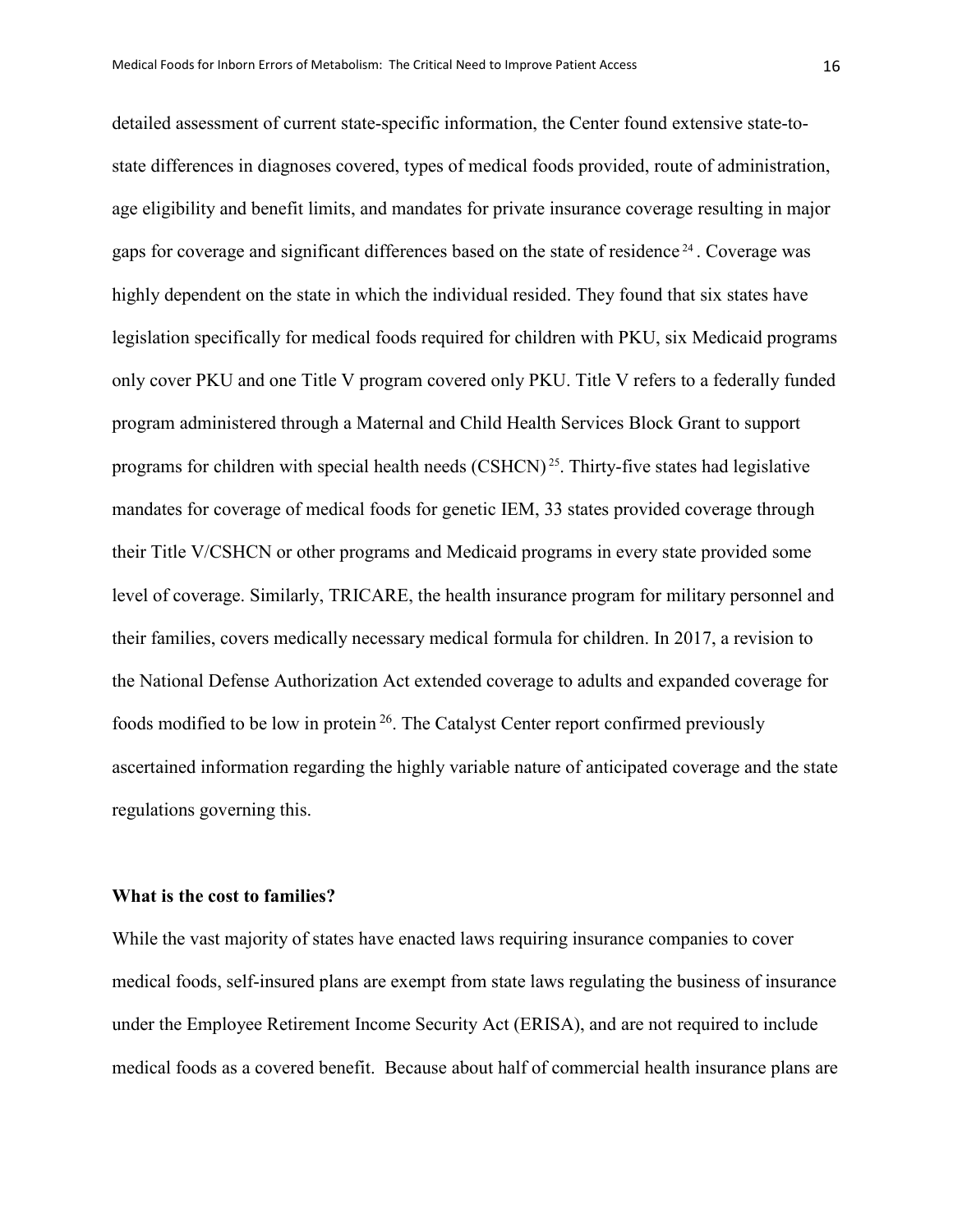ERISA plans, state insurance regulation has not provided a consistent or robust safety net to guarantee affordable access to medical food. The out-of-pocket costs of medical foods depend on the individual's age, the disorder and insurance coverage status. Therell, *et al.* estimated that annual costs for treating an IEM versus a person without an IEM ranges from \$2,254 for an infant to almost \$25,000 for an adult male or pregnant woman <sup>5</sup> .

Again, using PKU care as an example, in 2012 Camp, *et al.* estimated that the annual wholesale cost to provide medical foods (medical formula only) for an infant was \$1,248; for a child in elementary school, the annual cost was \$2,643, and for an adult male, the cost was \$8,522 $^{27}$ . It is important to note that patients and insurance companies typically pay as much as 200-300% of these wholesale costs. The products vary in cost dependent on the amount needed to feed an individual with products intended for use by children costing about twice as much as products for infants. Medical food costs also vary depending on the disorder intended for treatment. On one wholesale site, Phenex-2 (used in management of PKU) is listed at \$313.39 per case of six 14.1 oz canisters, while Propimex-2, Hominex-2, and Valex-2 (for propionic/methylmalonic acidemia, homocystinuria, and disorders of leucine metabolism, respectively) are priced at \$576.14 per case<sup>28</sup>.

Medical food products are more expensive than standard formulas. For perspective, Phenex 1, an infant formula to treat PKU, costs \$33 per can, \$0.17 per kcal provided in the formula 29. Similac powder, a comparable infant formula that is not a medical food, costs \$16 per can, \$0.088 per kcal<sup>30</sup>. The feedings prepared for an infant may contain both of these products. The daily recipe for a typical four-month-old would contain 85 g of Phenex 1 and 65 g of Similac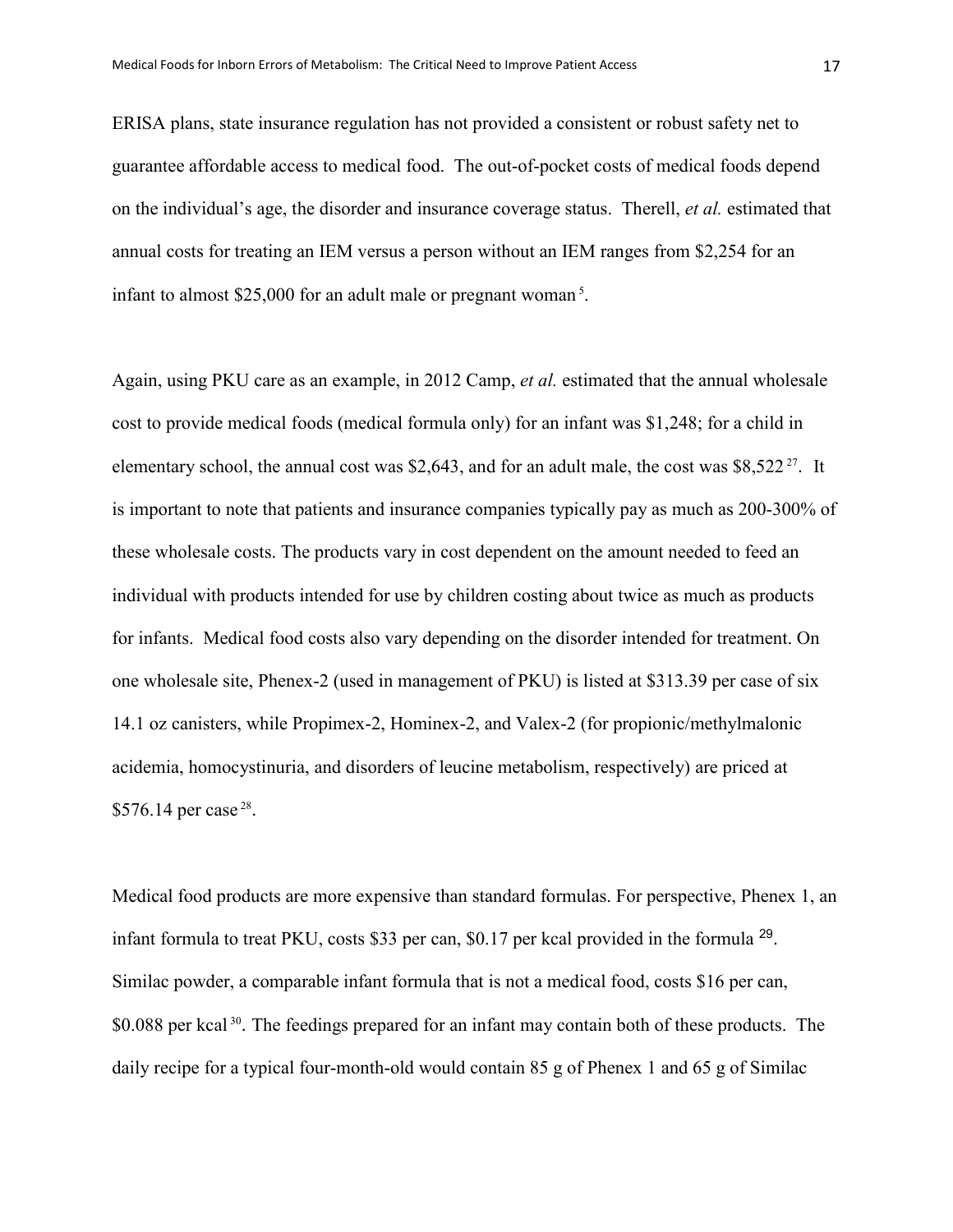costing respectively \$6.97 and \$2.92 for a total cost per day of \$9.89. If the baby did not require medical foods and was fed a similar amount with regard to caloric intake of Similac only, the cost would be \$6.52 per day. Overall, the medical foods for infants with PKU, which are the lowest cost of an IEM medical food, are about twice what is standard. Moreover, formula costs rise considerably for rarer IEM.

In addition to medical foods, the inclusion of foods modified to be low in protein in daily meals not only provides needed calories, but also saves costs when these foods are used as an energy source versus medical foods alone. Huntington and Buist analyzed the cost comparison of a combination therapy of medical foods and foods modified to be low in protein versus medical foods' protein as a primary energy source for a 9-year old with PKU. If medical foods are the predominant energy source, the cost of treatment is 170% more than using a combination of medical foods and foods modified to be low in protein, which would realize a savings of \$8,000 per year<sup>31</sup>. Though their use reduces the cost of dietary management overall, it should be noted that foods modified to be low in protein are two to eight times more expensive than their regular counterparts and typically must be specially ordered and shipped through a medical foods company. For example, Camp *et al.* estimated that the cost per 100 g of regular spaghetti is \$0.37 while the low protein version is \$2.20 per 100  $g^{27}$ . Despite their costs, foods modified to be low in protein are an integral part of dietary management for IEM where protein must be restricted. They allow the affected person to meet needed energy requirements, providing satiety and alternatives to standard foods that must be excluded or severely limited from the diet.

Berry, *et al.* examined insurance coverage for medical foods, dietary supplements, and supplies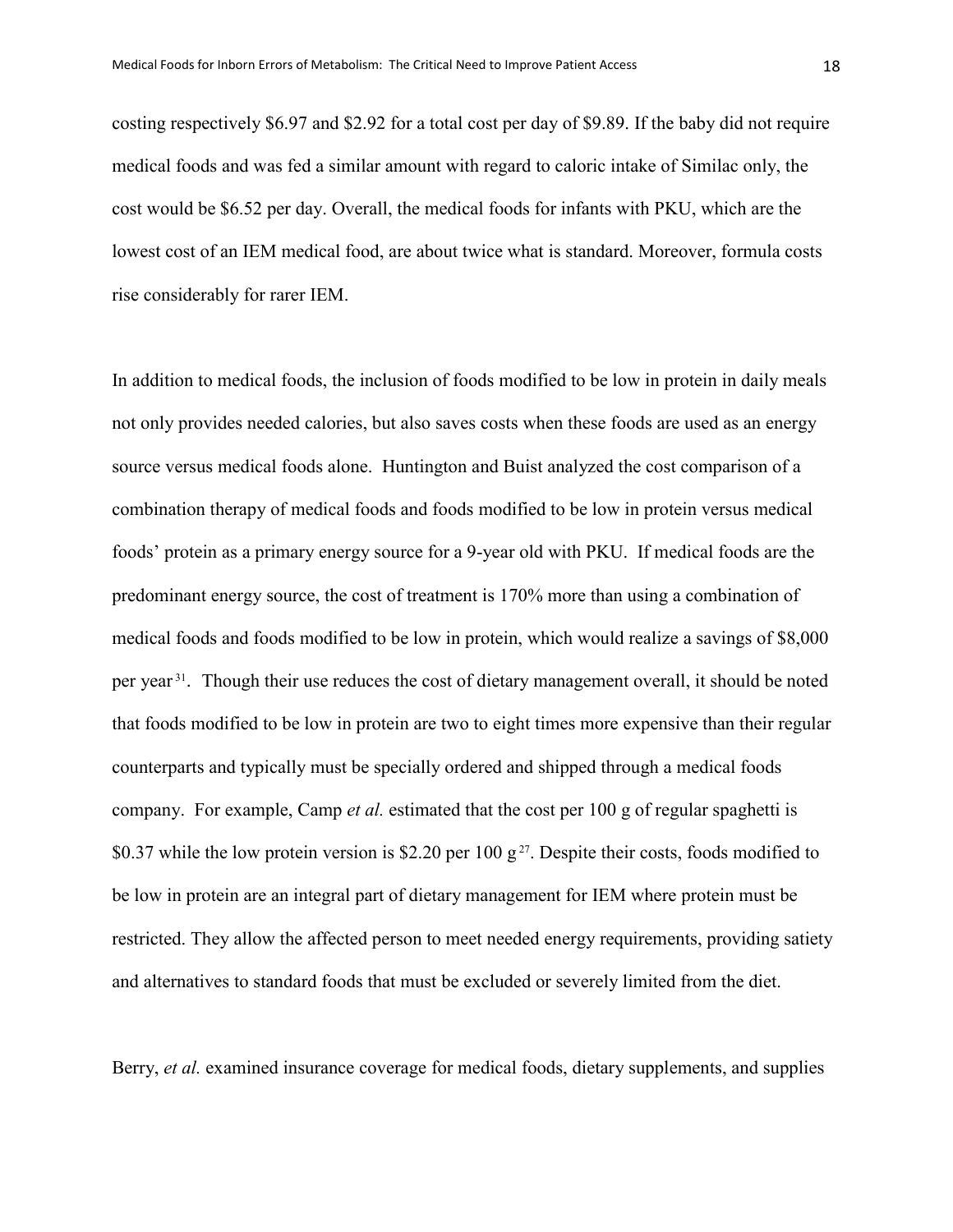for feeding in three Regional Genetics Collaboratives<sup>6</sup>. They found that although nearly all children with IEM had medical coverage, the cost to families "out-of-pocket" was notable for all types of products. For medical foods, 11% of families reported spending not covered by any insurance. For families needing to use foods modified to be low in protein, 59% reported out-ofpocket costs. The burden is not insubstantial: 21% of families using medical foods reported additional treatment-related expenses of \$100 or more per month beyond the anticipated costs expected for feeding an unaffected child; a few families reported these costs exceeded \$500 per month.

The New York-Mid Atlantic Regional Collaborative (NYMAC) conducted a survey of persons affected with PKU (Unpublished results – NYMAC, Beth Vogel, Project Manager). They found that although most individuals had used medical foods, many, particularly older patients, had difficulty getting their preferred type of product. Individuals receiving public insurance paid less out-of-pocket but the average out-of-pocket expenses for the group in the prior month were \$337.50 (range zero to \$2500). Forty-three percent of the respondents experienced gaps in coverage and 39% indicated that this gap occurred repeatedly. Although they found that the majority of their respondents did not have to pay out-of-pocket for medical foods specifically, 10% of individuals paid for at least half the cost out-of-pocket and 30% had no insurance coverage for their necessary medical foods. Like the observation in Berry*, et al*. <sup>6</sup> , foods modified to be low in protein were much less frequently covered, and the majority of respondents had to pay for these products entirely out-of-pocket, receiving no coverage from insurance or other assistance. Respondents also reported experiencing requirements for a specific supplier, observation of "loopholes" for coverage, and problems arising if any insurance or provider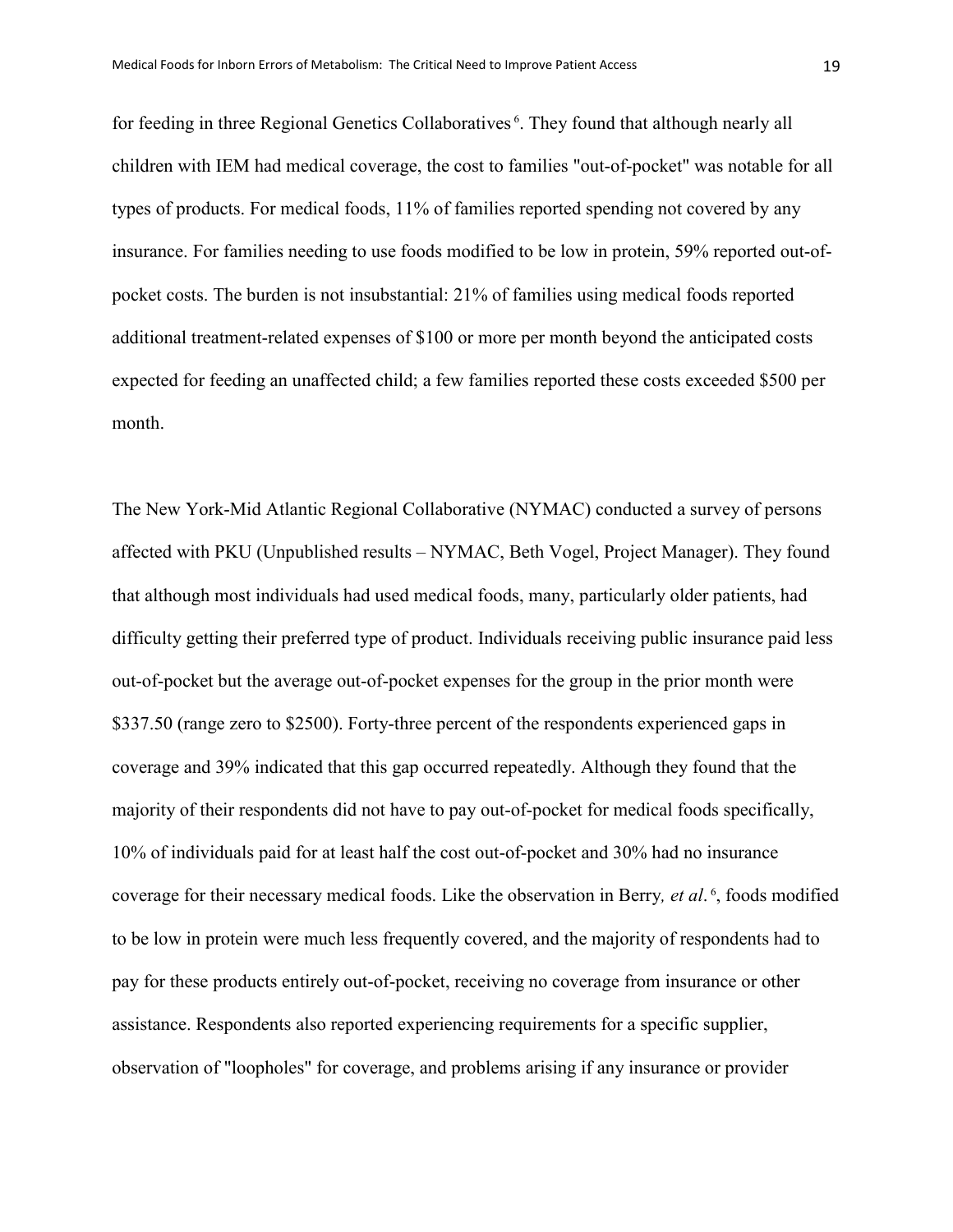change occurred. The study group concluded that coverage was particularly a limitation for adults.

Healthcare Common Procedure Coding System (HCPCS) billing codes are used by Medicare and monitored by Centers for Medicare & Medicaid Services (CMS) <sup>32</sup>. Private insurance companies may or may not adopt these codes. This coding system causes problems for medical food reimbursement 31. For example, the code B4155, covers enteral formula for IEM administered through an enteral feeding tube and specifies that one reimbursed unit equals 100 calories  $32$ . CMS defines "enteral" as feeding through a tube into the gastrointestinal tract as opposed to consumption orally. Most individuals with IEM are oral eaters and do not require tube feeding. This can result in denial of reimbursement, or worse, performance of a surgical procedure to provide an "enteral" route. Furthermore, calculations for diets for IEM are based on grams of protein, not calories. Products for older children and adults are high in protein, and low in calories so reimbursement falls short of need as it is based on the wrong key element in the diet calculation.

# **Other costs in the current system:**

Surveys of families and providers reveal that time is another important cost that needs to be considered. Families spend hours on the telephone and involved in paper work, communicating with providers and payers for pre-approvals and appeals. For some families, there is a cycle of insurers requiring re-application monthly or annually. When there is a change in insurance, the process begins again. Some families describe that the effort to access medical foods becomes "a full-time job." Working with families, health care providers also spend hours providing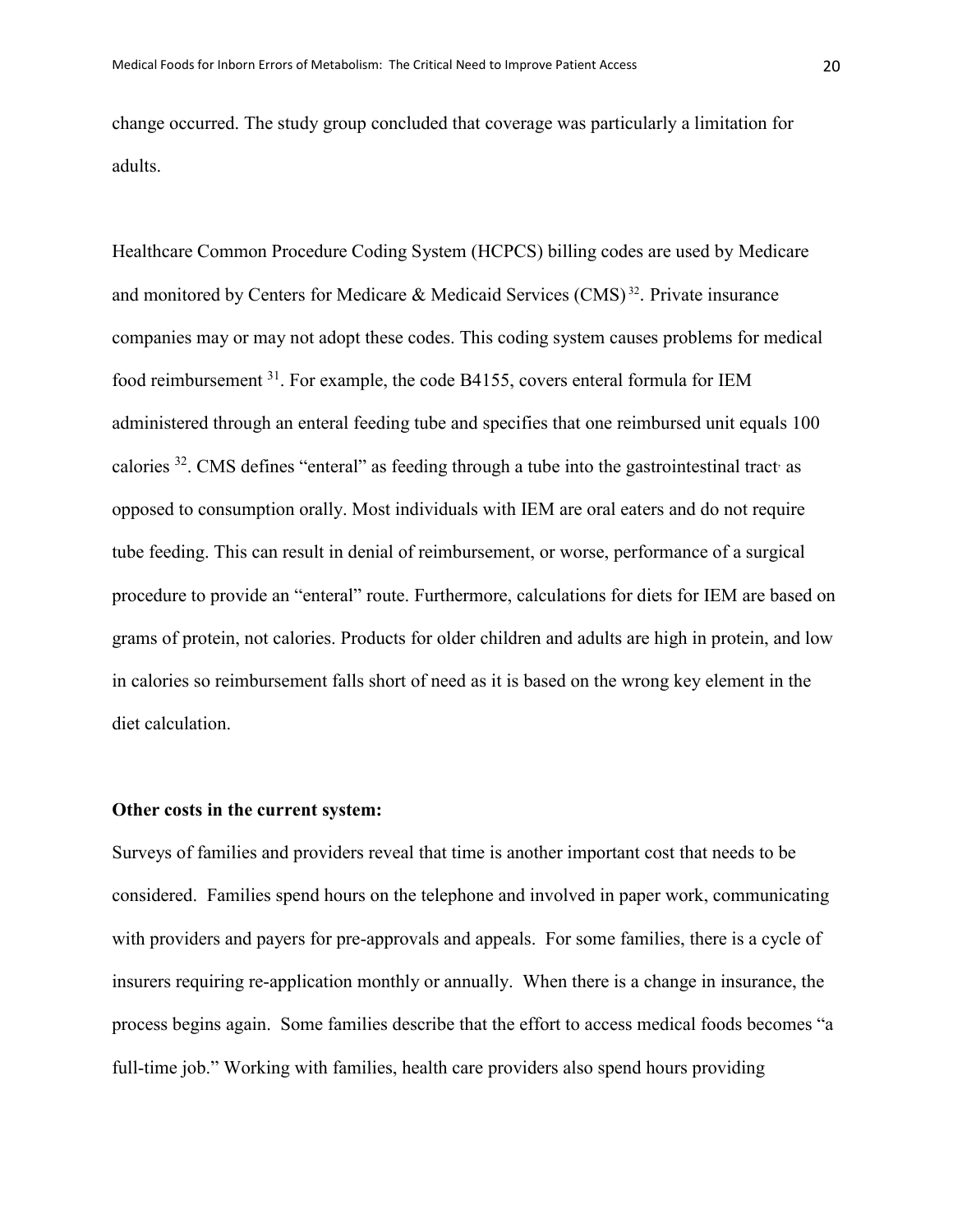documentation. Physicians, registered dietitians, and genetic counselors and their office staff spend hours filling out paper work for pre-approvals, requesting reconsideration of denials, and having telephone and even face-to-face meetings with insurers to protest denials. The work of the professional staff on these activities is not compensated.

It is more difficult to put a dollar value on the stress that families experience when they do not know whether or when access to the medically-necessary medical food will be granted. Health care providers also experience stress as they attempt to prioritize their limited time between medical management and the time required for pre-approvals and appeals when access is denied.

## **History of remediating efforts:**

The Advisory Committee for Heritable Disorders in Newborns and Children (ACHDNC) has long recognized the inherent contradiction of requiring screening without ensuring treatment. Written communications specifically addressing medical foods from the ACHDNC to the Secretary of the Department of Health and Human Services in 2007, 2009, and 2010 recommended addressing gaps in coverage and reimbursement and urged a more uniform approach to coverage, specifically requesting that Medicaid regulations be amended to extend uniform coverage to all states. No actions directed at coverage for medical foods have resulted from these communications 33.

External to the ACHDNC and its subcommittees, several federal legislative initiatives have been undertaken. The Medical Foods Equity Act (MFEA) of 2011 (S. 311; John Kerry) included provisions that federal health programs and private insurance companies cover "medically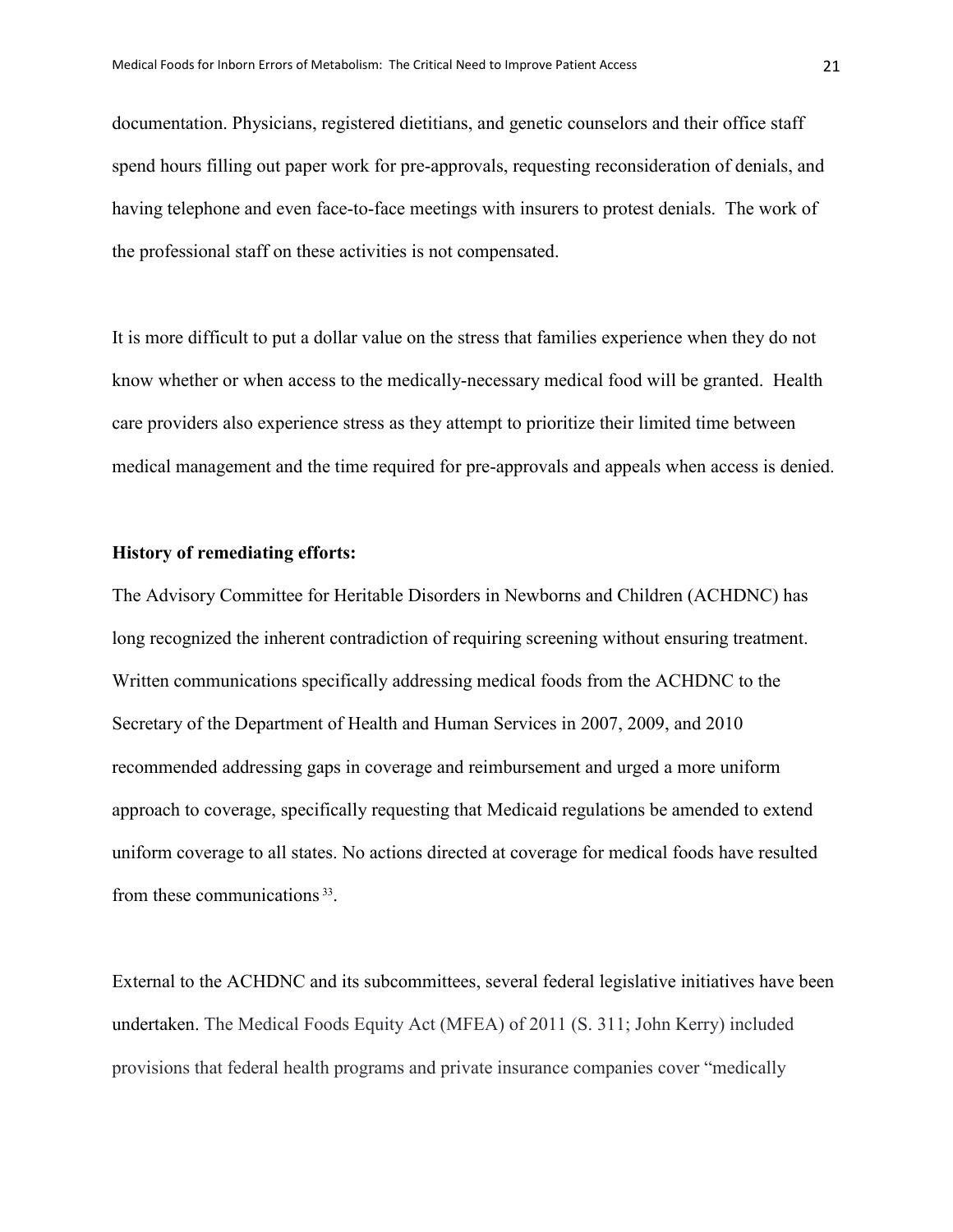necessary food" and "pharmacologic doses" of vitamins and amino acid supplements as prescribed by qualified medical providers. It amended the Social Security Act definition of these products specifically for conditions as recommended by the ACHDNC. The MFEA of 2013 (H.R. 3665; John Delaney) used the same language and descriptors but removed the requirement for private insurance companies to cover these products. While these provisions would have improved access and management for persons with IEM, neither version of the legislation was enacted. A similar bill, the Medical Nutrition Equity Act (MNEA) of 2017 (H.R 2587; John Delaney) has recently been introduced. The American Health Security Acts of 2011, 2013, and 2015 (H.R. 1200 McDermott) proposed coverage for medical foods and reiterated the 1988 medical food definition, but no committee action occurred to enact this legislation. Of note, federal action for medical food coverage has taken place in one specific area, that of coverage by TRICARE, the health care program for uniformed service members and their families <sup>26</sup>.

The 2017 revision to the National Defense Authorization Act defining TRICARE benefits notably improved coverage for families with a member affected with an IEM. Medical foods, medical equipment and supplies to administer, medically necessary vitamins, and modified low protein foods ordered by a medical provider were all specifically included benefits based on descriptions found in FDA guidance. The legislation exempts specific conditions (gluten sensitivity, diabetes, weight loss products) but specifies coverage for RUSP disorders as well as a list of IEMs not on the RUSP but treated similarly. Coverage is also mandated for medical foods used to treat a specified list of gastroenterological disorders <sup>26</sup>. This language is mirrored closely in H.R 2587, the 2017 MNEA.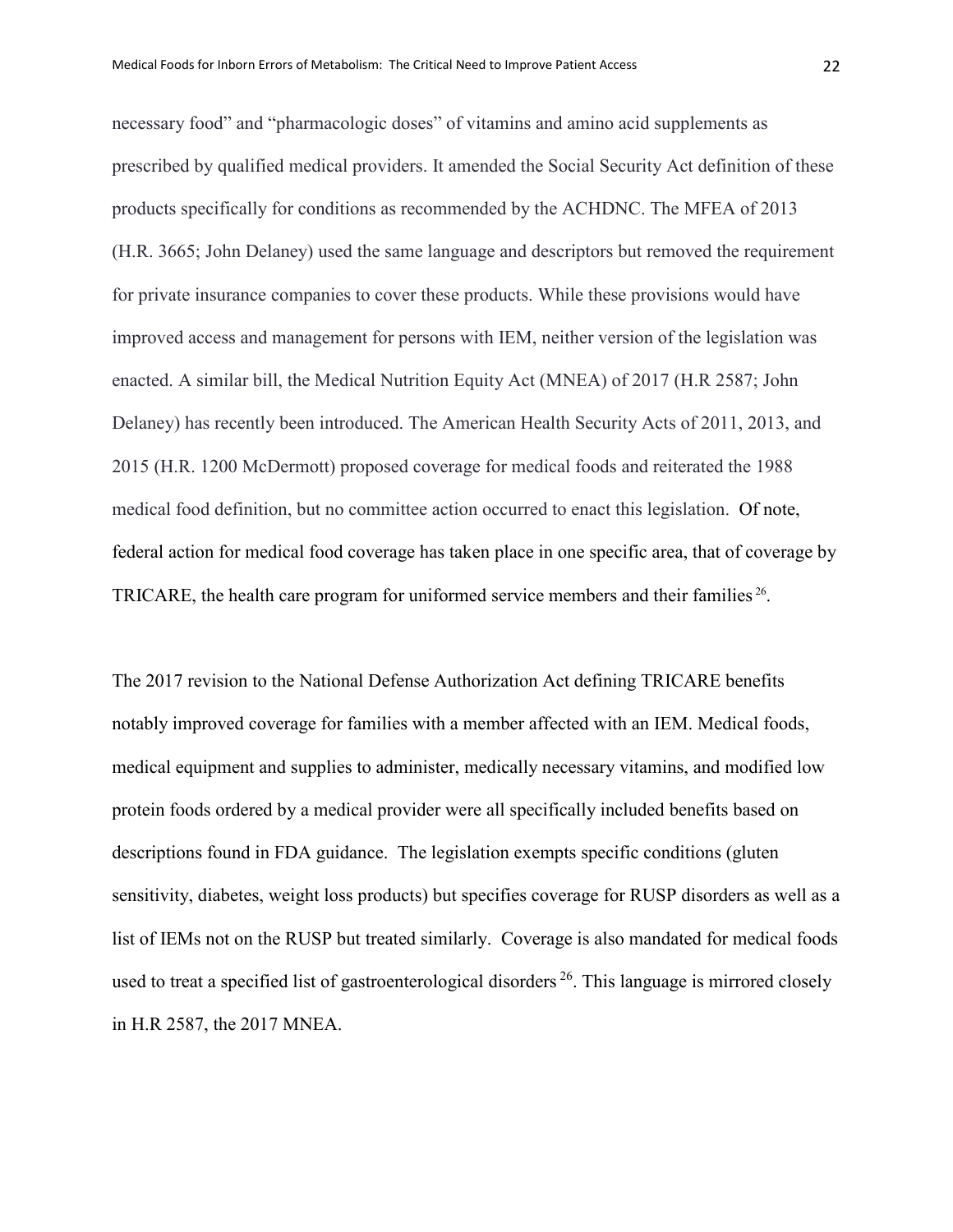Advocacy organizations (for example, National PKU Alliance and the National Organization for Rare Disorders) have strongly encouraged coverage through positions on medical food coverage in the ACA, urged appropriate education about coverage, sought appropriate coding for billing, and interacted directly with the FDA regarding the definition of medical foods. They led the way in advocacy for federal legislation and created position statements 34,35. Despite concerted and thoughtful advocacy, little effect on regulation has occurred. Professional organizations (for example, the Society for Inherited Metabolic Disorders, Genetic Metabolic Dietitians International, the American College of Medical Genetics and Genomics, the American Medical Association, and the American Academy of Family Physicians) have also created policy statements, and more recently several professional guidelines, describing the essential character of these interventions and providing details about management that can be used to guide appropriate coverage 15,16. The problem has been well described in the medical literature and at scientific consensus conferences (e.g., Camp *et al*. <sup>36</sup> ) highlighting the necessity of establishment of uniform policies and strategies to remove financial barriers for appropriate treatment. The literature also describes a central barrier in attaining uniform access: laws and mandates regarding coverage are established on a state-by-state basis with varying state laws and programs.

#### **Summary:**

IEM are included on the Recommended Uniform Screening Panel because effective interventions are available, but financial barriers interfere with access to those interventions for a significant number of patients and their families. Patients and families continue to be saddled with high costs for medical foods, and metabolic care teams spend significant time dealing with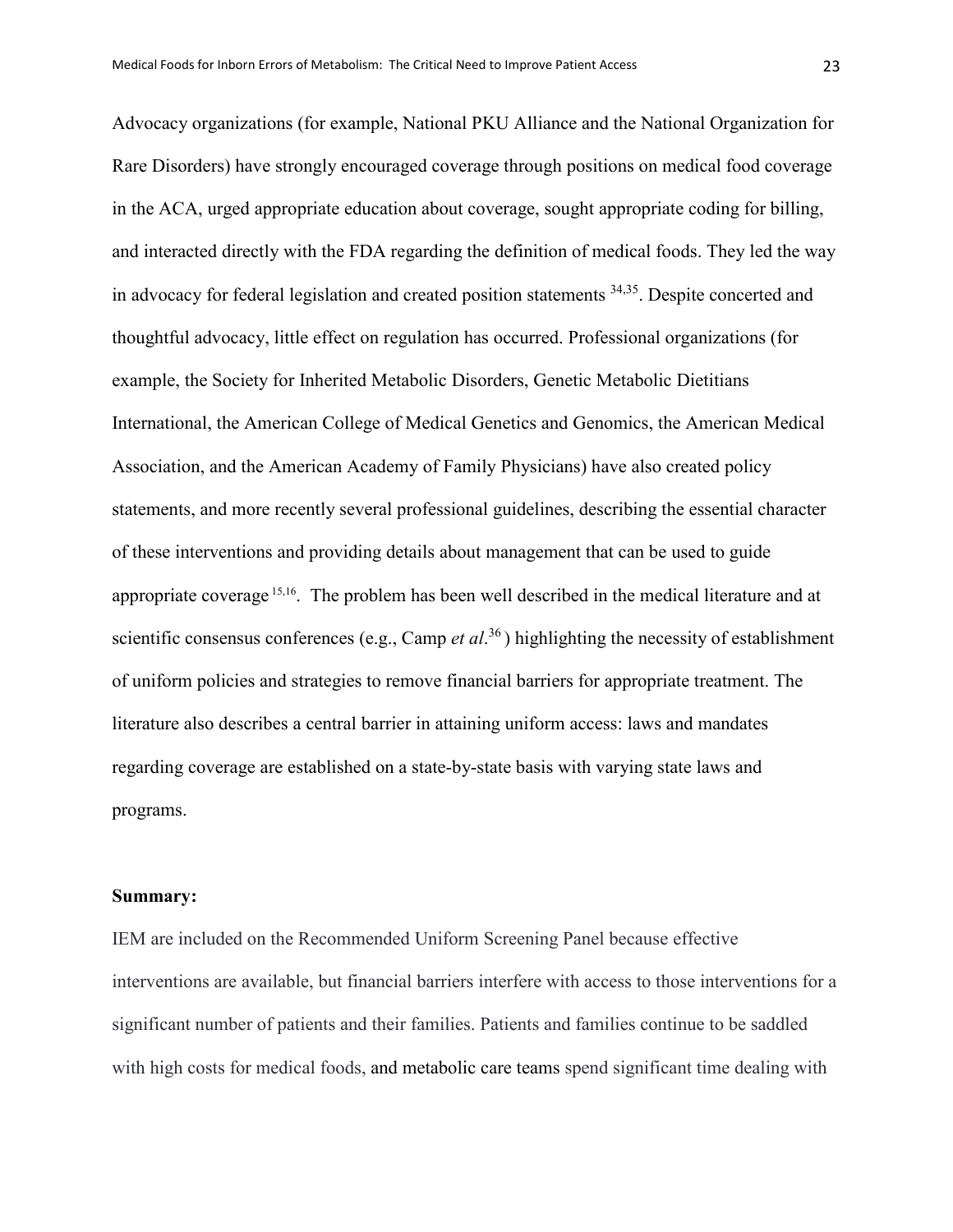coverage and reimbursement requirements, leaving less for patient care and research. Families also spend significant time attempting to obtain coverage and reimbursement, leaving less time for normal life experiences and causing chronic anxiety about access to necessary treatments. Legislation has been introduced, advocates have spoken, professional organizations have provided expert opinion and recommendations, but the division of responsibilities between federal and state regulators as well as ambiguities about the regulation of medical foods have resulted in costly inaction. The recent inclusion of medical foods, the medical equipment and supplies to administer them, the medically necessary vitamins, and the modified low protein foods ordered by a medical provider as TRICARE benefits in the 2017 revision to the National Defense Authorization  $Act^{26}$  is evidence that a uniform approach to access can be achieved.

**It is time to provide stable and affordable access to the effective management required for optimal outcomes through the lifespan of patients after identification of an IEM either by newborn screening or clinical diagnosis.** 

#### **The ACHDNC affirms the following principle:**

• Medical foods as defined by the FDA should be covered as required medical benefits for persons of all ages who are diagnosed with an IEM (whether specified on the RUSP or identified in clinical practice), when the medical food requires authorization by a medical provider and the patient requires ongoing medical supervision and dietary intervention that cannot be achieved by modification of a normal diet alone.

Accomplishing this task will require planning and communication among all stakeholders. Recognizing the complexity of the actions required to accomplish comprehensive coverage for medical foods, the ACHDNC recommends a meeting of stakeholders to reach an agreement on how best to accomplish this goal expeditiously.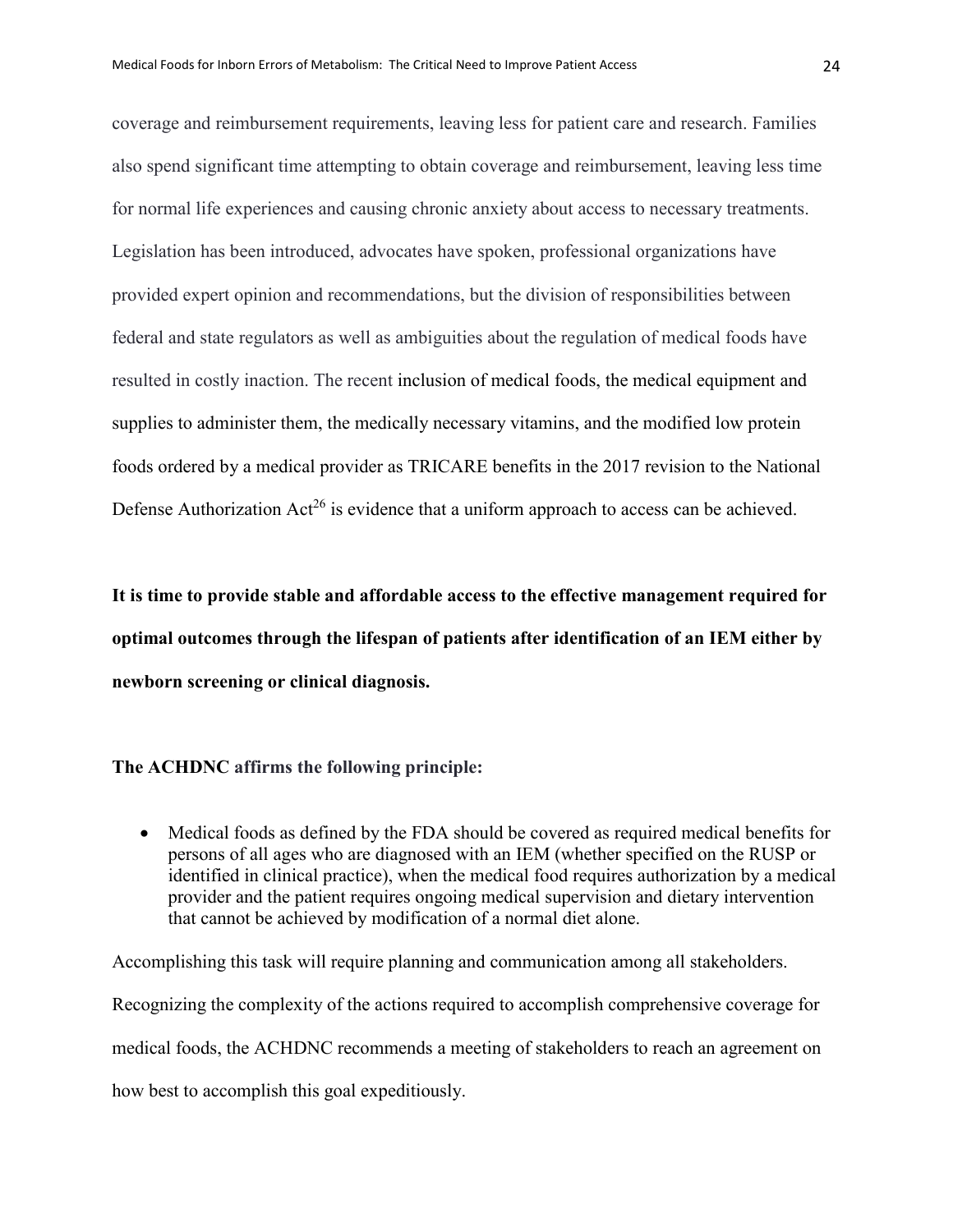# **References:**

- 1. Guthrie, R. & Susi, A. A Simple Phenylalanine Method for Detecting Phenylketonuria in Large Populations of Newborn Infants. *Pediatrics* **32**, 338–343 (1963).
- 2. Federal Register, Volume 61 Issue 231 (Friday, November 29, 1996). Available at: https://www.gpo.gov/fdsys/pkg/FR-1996-11-29/html/96-30441.htm. (Accessed: 18th April 2018)
- 3. Affairs, O. of R. Medical Foods Guidance Documents & Regulatory Information. Available at:

https://www.fda.gov/food/guidanceregulation/guidancedocumentsregulatoryinformation/med icalfoods/default.htm. (Accessed: 1st May 2017)

- 4. Pietz, J. *et al.* Neurological outcome in adult patients with early-treated phenylketonuria. *Eur. J. Pediatr.* **157**, 824–830 (1998).
- 5. Therrell, B. L., Lloyd-Puryear, M. A., Camp, K. M. & Mann, M. Y. Inborn errors of metabolism identified via newborn screening: Ten-year incidence data and costs of nutritional interventions for research agenda planning. *Mol. Genet. Metab.* **113**, 14–26 (2014).
- 6. Berry, S. A. *et al.* Insurance coverage of medical foods for treatment of inherited metabolic disorders. *Genet. Med. Off. J. Am. Coll. Med. Genet.* **15**, 978–982 (2013).
- 7. McCabe, L. L., Therrell, B. L. & McCabe, E. R. B. Newborn screening: rationale for a comprehensive, fully integrated public health system. *Mol. Genet. Metab.* **77**, 267–273 (2002).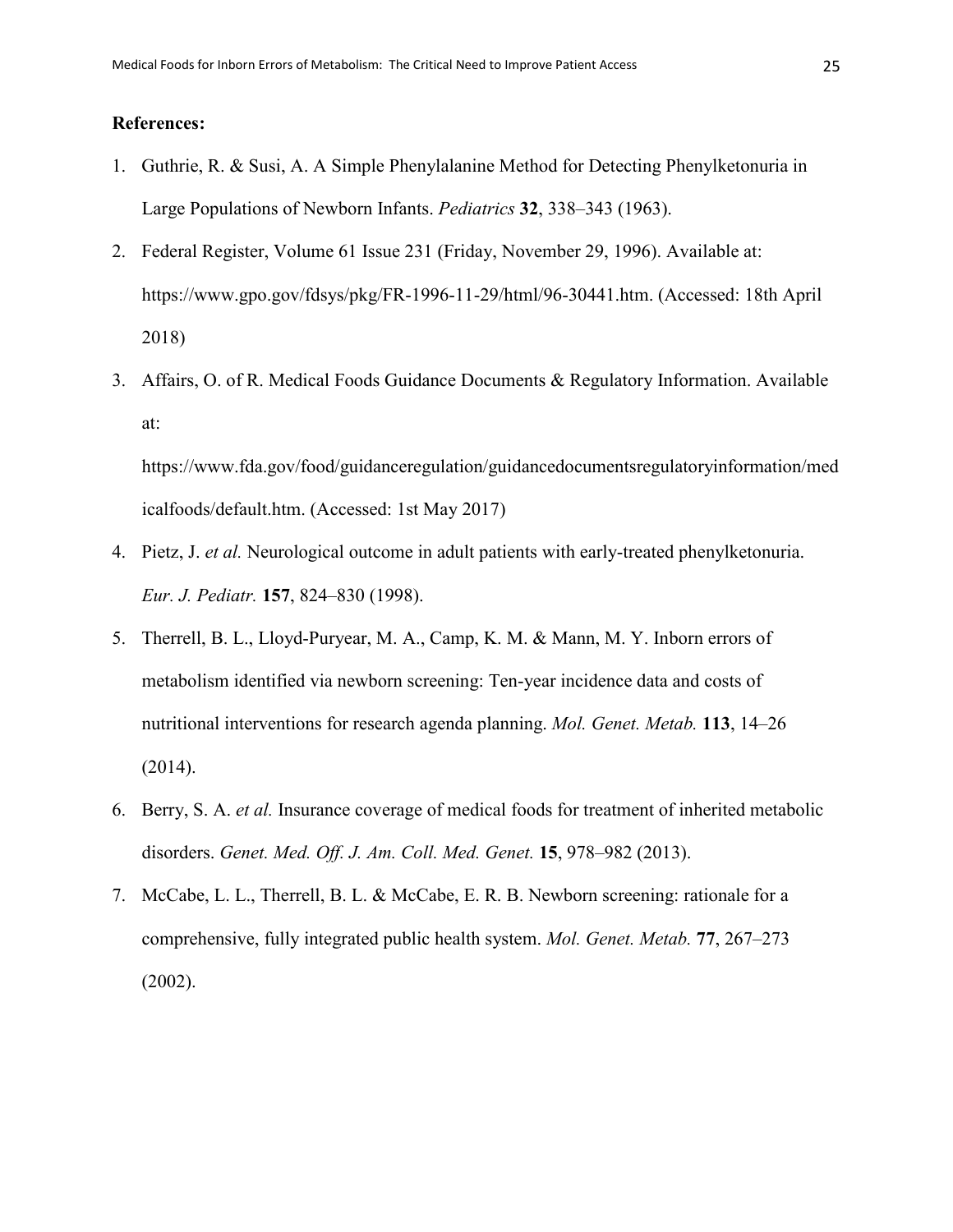- 8. Find out what Marketplace health insurance plans cover | HealthCare.gov. Available at: https://www.healthcare.gov/coverage/what-marketplace-plans-cover/. (Accessed: 5th May 2017)
- 9. American College of Medical Genetics Newborn Screening, E. G. Newborn screening: toward a uniform screening panel and system–executive summary. *Pediatrics* **117**, S296-307 (2006).
- 10. Bickel, H., Gerrard, J. & Hickmans, E. M. The Influence of Phenylalanine Intake on the Chemistry and Behaviour of a Phenylketonuria Child. *Acta Pædiatrica* **43**, 64–77 (1954).
- 11. Trefz, F., Maillot, F., Motzfeldt, K. & Schwarz, M. Adult phenylketonuria outcome and management. *Mol. Genet. Metab.* **104 Suppl**, S26-30 (2011).
- 12. Lenke, R. R. & Levy, H. L. Maternal phenylketonuria and hyperphenylalaninemia. An international survey of the outcome of untreated and treated pregnancies. *N. Engl. J. Med.* **303**, 1202–1208 (1980).
- 13. Picker, J. D. & Levy, H. L. Homocystinuria Caused by Cystathionine Beta-Synthase Deficiency. in *GeneReviews(®)* (eds. Pagon, R. A. *et al.*) (University of Washington, Seattle, 1993).
- 14. Leslie, N. D., Valencia, C. A., Strauss, A. W., Connor, J. A. & Zhang, K. Very Long-Chain Acyl-Coenzyme A Dehydrogenase Deficiency. in *GeneReviews(®)* (eds. Pagon, R. A. *et al.*) (University of Washington, Seattle, 1993).
- 15. Vockley, J. *et al.* Phenylalanine hydroxylase deficiency: diagnosis and management guideline. *Genet. Med. Off. J. Am. Coll. Med. Genet.* **16**, 188–200 (2014).
- 16. Singh, R. H. *et al.* Recommendations for the nutrition management of phenylalanine hydroxylase deficiency. *Genet. Med. Off. J. Am. Coll. Med. Genet.* **16**, 121–131 (2014).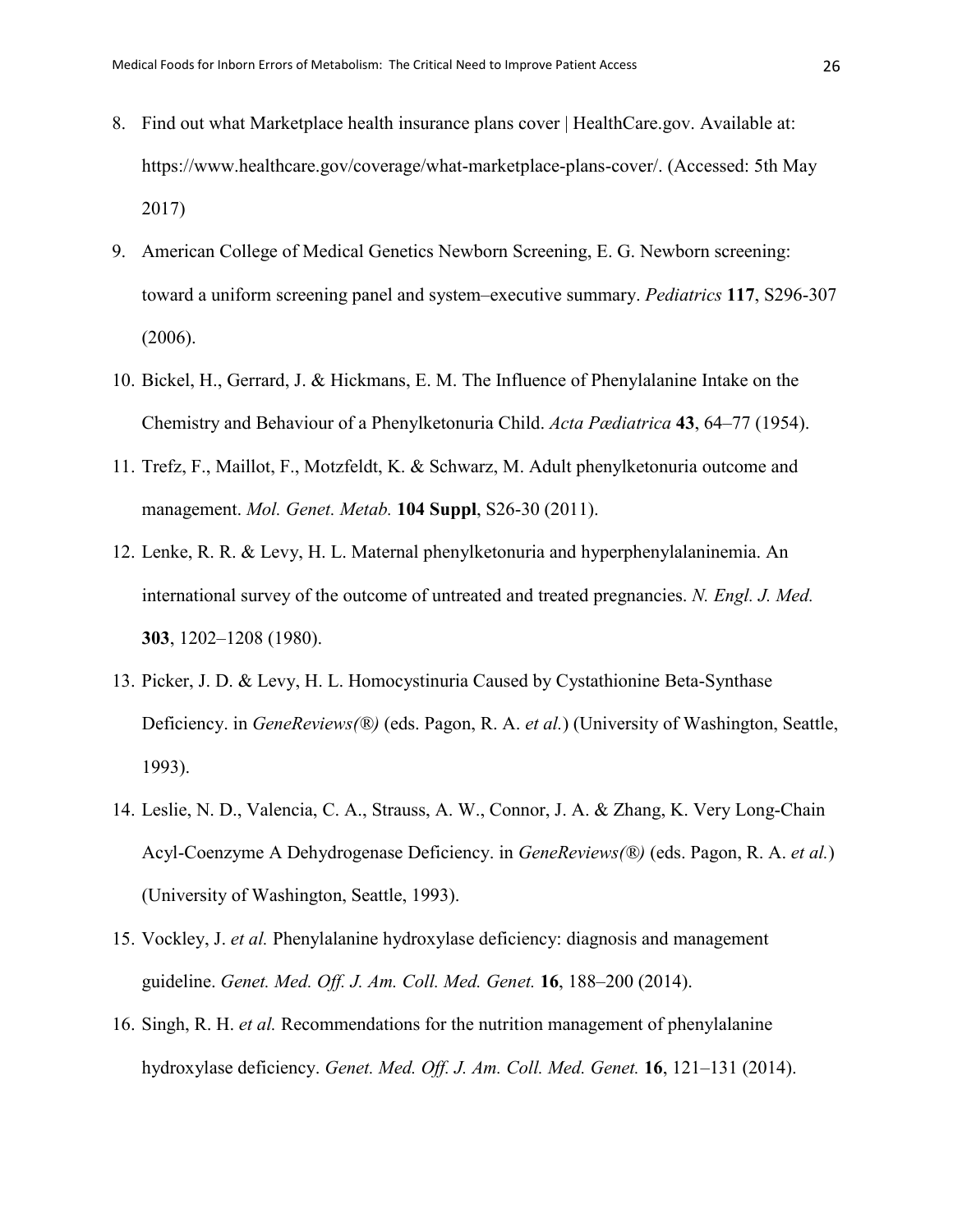- 17. Berry, S. *et al.* Newborn screening 50 years later: access issues faced by adults with PKU. *Genet. Med. Off. J. Am. Coll. Med. Genet.* **15**, 591–9 (2013).
- 18. Grosse, S. D. Showing Value in Newborn Screening: Challenges in Quantifying the Effectiveness and Cost-Effectiveness of Early Detection of Phenylketonuria and Cystic Fibrosis. *Healthcare* **3**, 1133–1157 (2015).
- 19. Journal Nutrition Recognizing Rare Diseases | Mead Johnson Nutrition. Available at: http://www.meadjohnson.com/journal/recognizing-rare-diseases. (Accessed: 27th April 2017)
- 20. Bickel, H., Gerrard, J. & Hickmans, E. M. Preliminary Communication: Influence of phenylalanine intake on phenylketonuria. *The Lancet* **262**, 812–813 (1953).
- 21. Horner, F. A. & Streamer, C. W. Effect of a phenylalanine-restricted diet on patients with phenylketonuria; clinical observations in three cases. *J. Am. Med. Assoc.* **161**, 1628–1630 (1956).
- 22. H.R.3459 100th Congress (1987-1988): Orphan Drug Amendments of 1988 | Congress.gov | Library of Congress. Available at: https://www.congress.gov/bill/100th-congress/housebill/3459. (Accessed: 27th April 2017)
- 23. Federal Register Vol. 56, No.229, November 27, 1991. Available at: https://www.gpo.gov/fdsys/pkg/FR-1991-11-27/content-detail.html. (Accessed: 5th May 2017)
- 24. State Statutes & Regulations on Dietary Treatment of Disorders Identified Through Newborn Screening - Center for Advancing Health Policy and Practice. Available at: http://cahpp.org/resources/dietary-treatment-statutes/. (Accessed: 28th April 2017)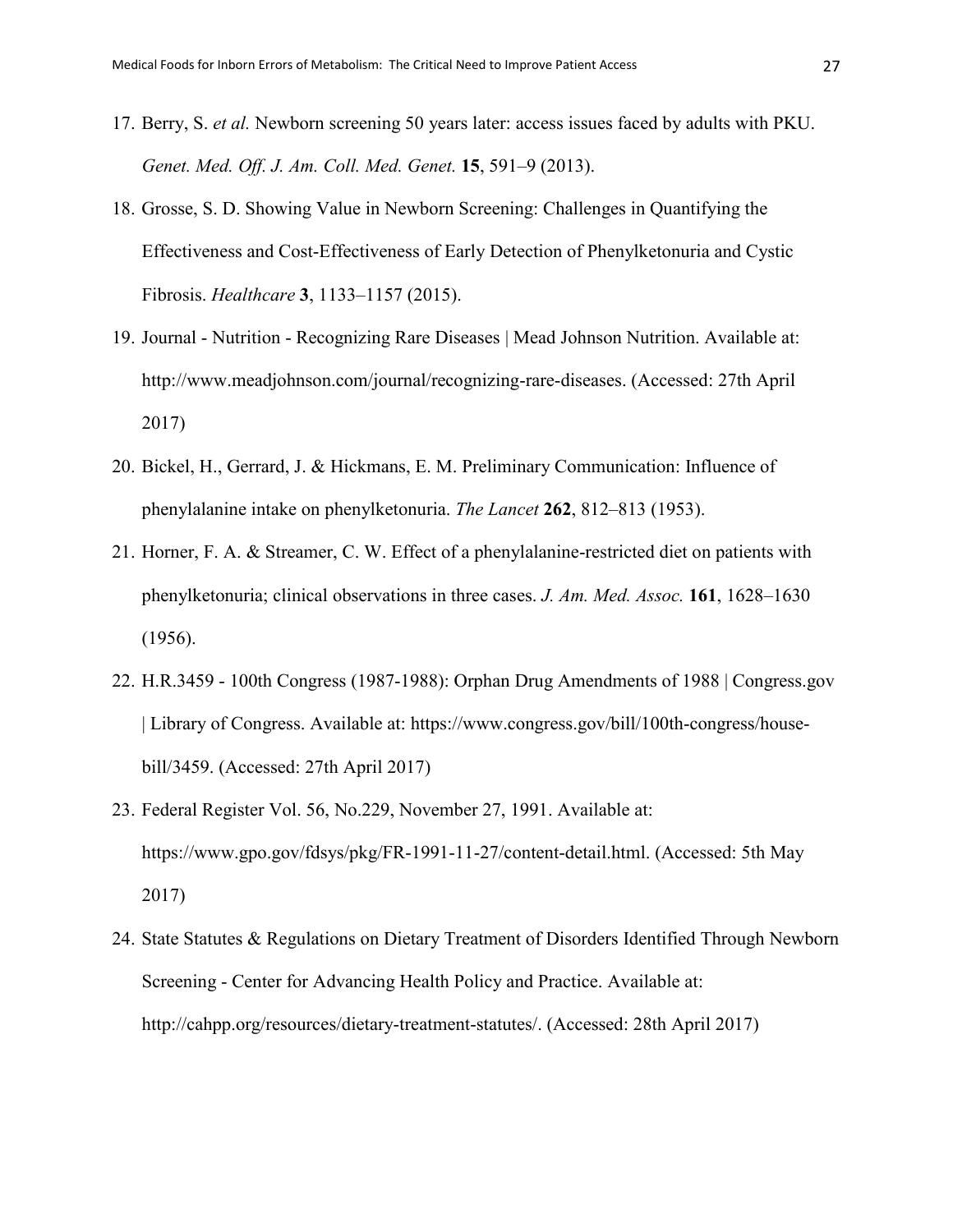- 25. About Title V. Available at: http://www.amchp.org/AboutTitleV/Pages/default.aspx. (Accessed: 5th May 2017)
- 26. S.2943 114th Congress (2015-2016): National Defense Authorization Act for Fiscal Year 2017 | Congress.gov | Library of Congress. Available at: https://www.congress.gov/bill/114th-congress/senate-bill/2943. (Accessed: 5th May 2017)
- 27. Camp, K. M., Lloyd-Puryear, M. A. & Huntington, K. L. Nutritional treatment for inborn errors of metabolism: indications, regulations, and availability of medical foods and dietary supplements using phenylketonuria as an example. *Mol. Genet. Metab.* **107**, 3–9 (2012).
- 28. Abbott phenex at BettyMills. Available at: http://www.bettymills.com/shop/product/find?keywords=abbott+phenex&submit.x=0&subm it.y=0. (Accessed: 28th April 2017)
- 29. Amazon.com: phenex 1. Available at: https://www.amazon.com/s/ref=nb\_sb\_noss\_1?url=search-alias%3Daps&fieldkeywords=phenex+1&rh=i%3Aaps%2Ck%3Aphenex+1. (Accessed: 28th April 2017)
- 30. infant powder formula : Target. Available at: http://www.target.com/s?searchTerm=infant%20powder%20formula. (Accessed: 28th April 2017)
- 31. Huntington, K. & Buist, N. R. M. Medical Food for Treatment of Inborn Errors of Metabolism and State Legislative Mandates. *Top. Clin. Nutr.* **24**, (2009).
- 32. Medicare, C. for, Baltimore, M. S. 7500 S. B. & Usa, M. Overview. (2017). Available at: https://www.cms.gov/Medicare/Coding/MedHCPCSGenInfo/index.html?redirect=/MedHCP CSGeninfo/. (Accessed: 27th April 2017)